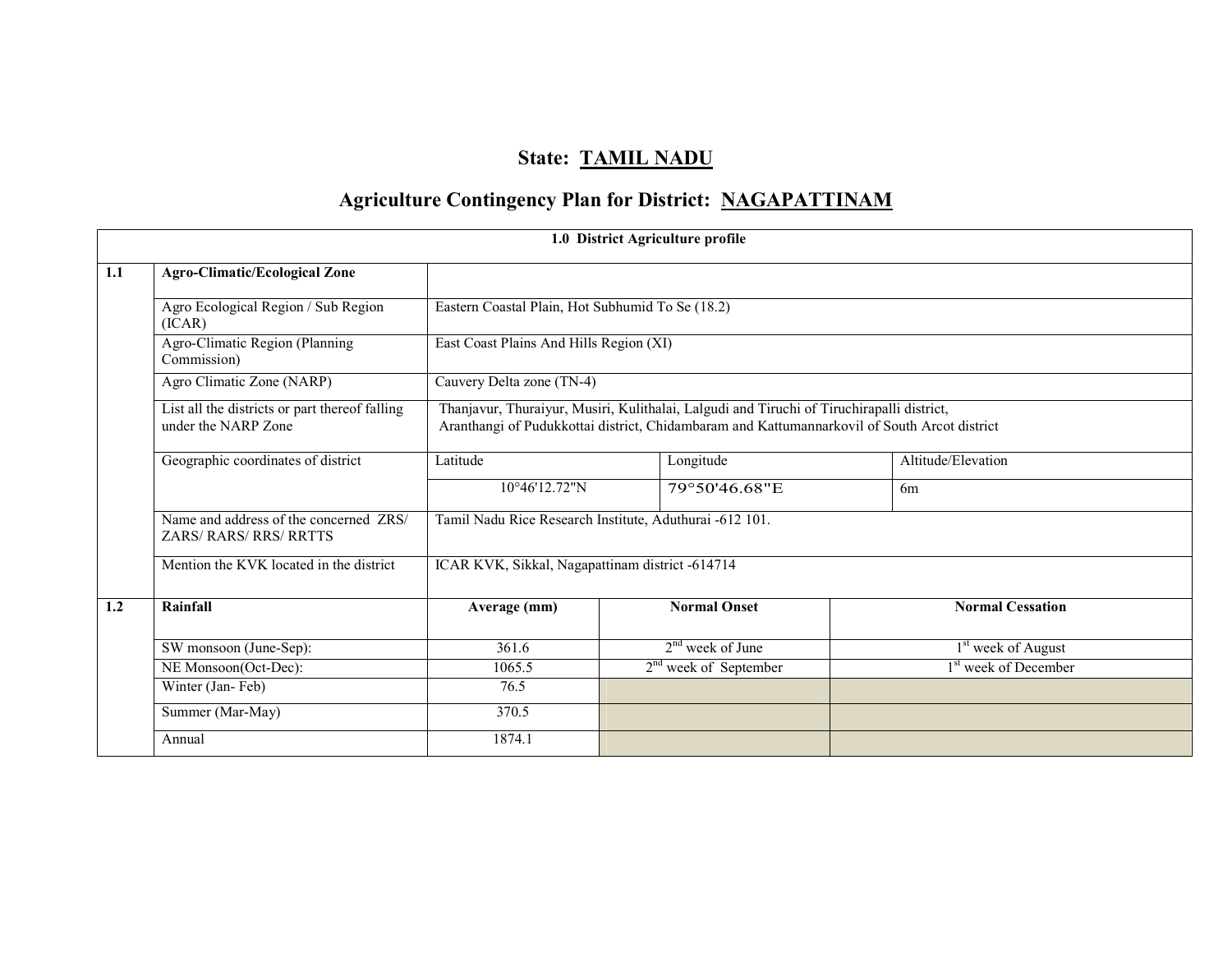| 1.3 | <b>Land use</b><br>pattern of the<br>district (latest<br>statistics) | Geographical area | Forest<br>area | Land under<br>non-<br>agricultural use | Permanent<br>pastures | Cultivable<br>wasteland | Land under<br>Misc. tree<br>crops and<br>groves | Barren and<br>uncultivable<br>land | Current<br>Fallows | Other fallows |
|-----|----------------------------------------------------------------------|-------------------|----------------|----------------------------------------|-----------------------|-------------------------|-------------------------------------------------|------------------------------------|--------------------|---------------|
|     | Area ('000ha)                                                        | 271.6             | -4.0           | 47.7                                   | $_{.0}$               | .                       | ∪.∠                                             | 33.4                               |                    | 12.2          |

| 1,4 | <b>Major Soils</b>    | Area $(000'$ ha) | Percent (%) of total |
|-----|-----------------------|------------------|----------------------|
|     |                       |                  |                      |
|     | Deep Black soils      | 70.2             | 45. .                |
|     | Very Deep Black soils | 94.6             | 61.                  |

| 1.5 | <b>Agricultural land use</b> | Area (000'ha) | Cropping Intensity (%) |
|-----|------------------------------|---------------|------------------------|
|     |                              |               |                        |
|     | Net sown area                | 153.3         | 175.9                  |
|     |                              |               |                        |
|     | Area sown more than once     | 116.4         |                        |
|     |                              |               |                        |
|     | Gross cropped area           | 269.7         |                        |
|     |                              |               |                        |

| 1.6 | Irrigation                   |        | Area ('000ha)            |          |  |  |  |  |  |
|-----|------------------------------|--------|--------------------------|----------|--|--|--|--|--|
|     | Net irrigated area           |        | 128.8                    |          |  |  |  |  |  |
|     | Gross irrigated area         |        | 160.2                    |          |  |  |  |  |  |
|     | Rainfed area                 |        | 24.6                     |          |  |  |  |  |  |
|     | <b>Sources of Irrigation</b> | Number | Area (ha)                | $%$ area |  |  |  |  |  |
|     | Canals                       |        | 122.7                    | 99.5     |  |  |  |  |  |
|     | Tanks                        |        | -                        |          |  |  |  |  |  |
|     | Open wells                   | 4019   | $\overline{\phantom{0}}$ |          |  |  |  |  |  |
|     | Bore wells                   | 124    | $\overline{\phantom{0}}$ |          |  |  |  |  |  |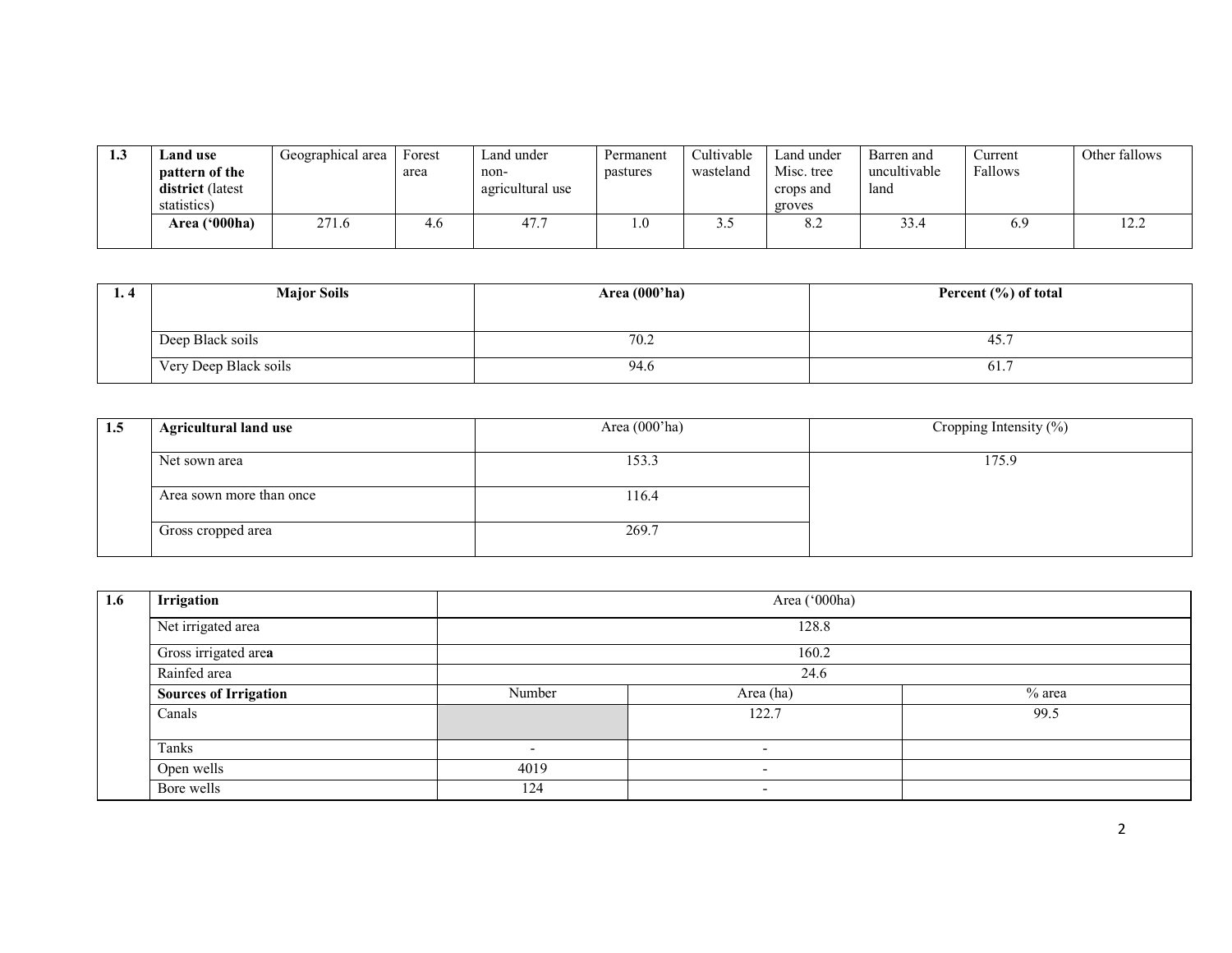| Lift irrigation schemes          |                    |                          |                    |
|----------------------------------|--------------------|--------------------------|--------------------|
| Other sources                    |                    | 0.5                      | 0.5                |
| Total                            |                    | 123.4                    | 100.0              |
| Pumpsets                         |                    |                          |                    |
| Micro-irrigation                 |                    |                          |                    |
| Groundwater availability and use | No. of blocks      | $%$ area                 | Quality of water   |
| Over exploited                   |                    | 36.4                     |                    |
| Critical                         | -                  | $\overline{\phantom{0}}$ | Data not available |
| Semi-critical                    |                    | 9.1                      |                    |
| Safe                             | -                  | $\overline{\phantom{0}}$ |                    |
| Saline                           | 6                  | 54.6                     |                    |
| Wastewater availability and use  | Data not available |                          |                    |

#### Area under major field crops & horticulture etc.

|                | <b>Major Field Crops cultivated</b> | Area ('000ha)    |                     |                          |                          |               |              |  |  |
|----------------|-------------------------------------|------------------|---------------------|--------------------------|--------------------------|---------------|--------------|--|--|
|                |                                     |                  | <b>Kharif</b>       |                          | Rabi                     | <b>Summer</b> | <b>Total</b> |  |  |
|                |                                     | <b>Irrigated</b> | Rainfed             | <b>Irrigated</b>         | Rainfed                  |               |              |  |  |
|                | Paddy                               | 157.4            |                     |                          |                          | ۰.            | 170.8        |  |  |
| $\overline{2}$ | Blackgram                           |                  |                     |                          | 61.5                     | $\sim$        | 61.5         |  |  |
| 3              | Greengram                           |                  |                     |                          | 23.7                     |               | 23.7         |  |  |
| 4              | Sugarcane                           | Planted :        | Ratoon: 2.734:3.707 |                          |                          |               |              |  |  |
| 5              | Groundnut                           | 0.5              |                     |                          |                          | $\sim$        | 3.7          |  |  |
| 6              | Maize                               | 27.0             |                     | $\overline{\phantom{a}}$ | $\overline{\phantom{a}}$ | $\sim$        |              |  |  |
|                | <b>Horticulture crops - Fruits</b>  |                  |                     |                          | <b>Total area</b>        |               |              |  |  |
|                | Mango                               |                  |                     |                          | 2.9                      |               |              |  |  |
| $\overline{2}$ | Banana                              |                  | 0.6                 |                          |                          |               |              |  |  |
| 3              | Cashew                              |                  |                     |                          | 2.2                      |               |              |  |  |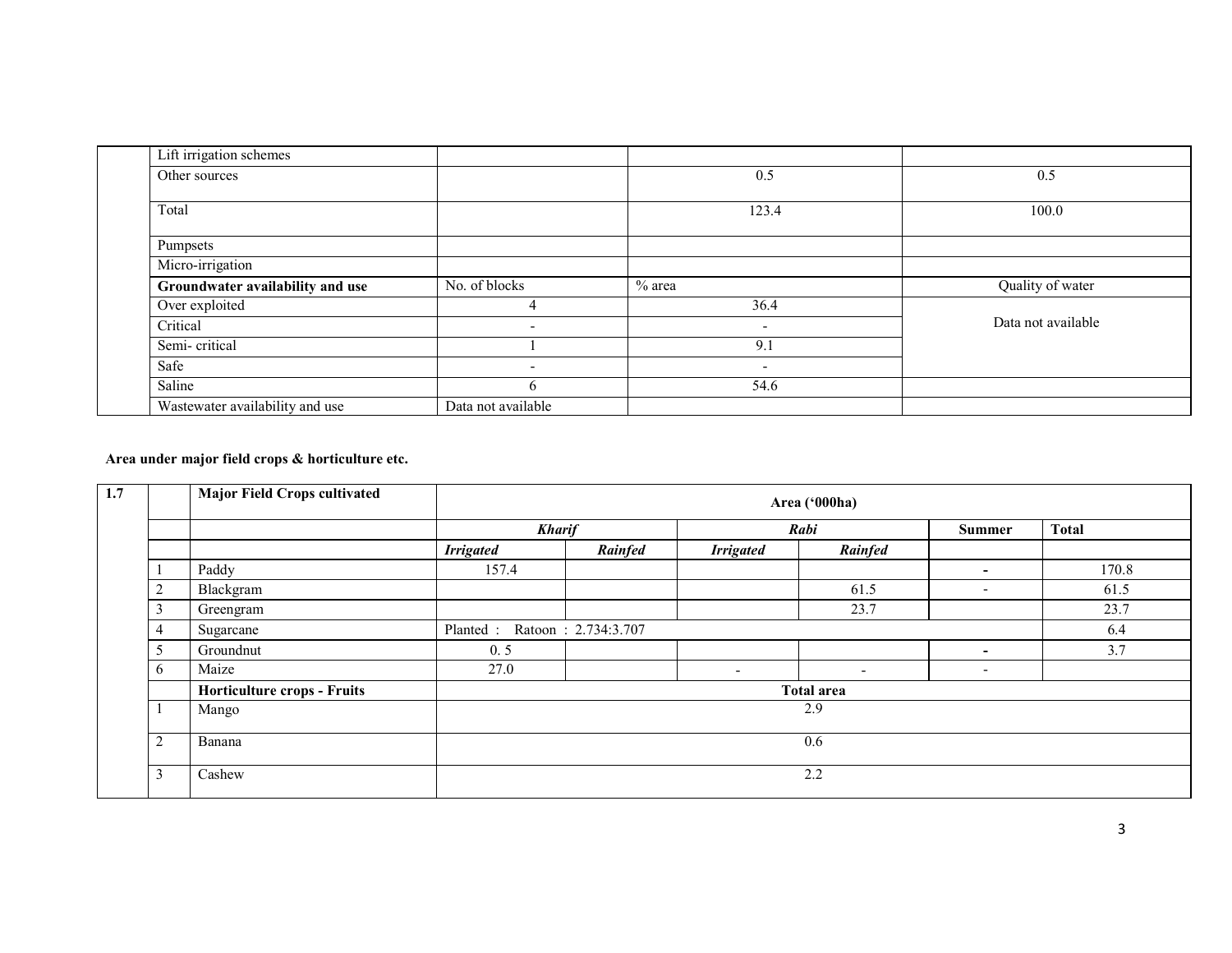|  | Horticultural crops - Vegetables | <b>Total area</b>             |
|--|----------------------------------|-------------------------------|
|  | Vegetable                        |                               |
|  | Tomato                           | $\mathbf{U}$ .                |
|  | Brinjal                          | $\mathbf{U} \cdot \mathbf{A}$ |
|  | Bhendi                           | -                             |
|  | <b>Flowers</b>                   | ∪.∸                           |

| 1.8  | Livestock                                       |                     | <b>Male ('000)</b> |                    | Female ('000)                            |                                                     | <b>Total ('000)</b>                            |
|------|-------------------------------------------------|---------------------|--------------------|--------------------|------------------------------------------|-----------------------------------------------------|------------------------------------------------|
|      | Non descriptive Cattle (local low yielding)     |                     | 38.4               |                    | 90.4                                     |                                                     | 128.9                                          |
|      | Crossbred cattle                                |                     | 30.8               |                    | 141.2                                    |                                                     | 172.0                                          |
|      | Buffaloes total                                 |                     | 6.6                |                    | 25.2                                     |                                                     | 31.8                                           |
|      | Commercial dairy farms                          |                     |                    |                    |                                          |                                                     | $\overline{\phantom{a}}$                       |
|      | Goat                                            |                     |                    |                    |                                          |                                                     | 453.7                                          |
|      | Sheep                                           |                     |                    |                    |                                          |                                                     | 18.7                                           |
|      | Others (Camel, Pig, Yak etc.)                   |                     |                    |                    |                                          |                                                     | 23.3                                           |
| 1.9  | <b>Poultry</b>                                  |                     |                    |                    |                                          |                                                     |                                                |
|      | Commercial                                      |                     |                    |                    |                                          |                                                     | 192.7                                          |
|      | Backyard                                        |                     |                    |                    |                                          |                                                     | $\sim$                                         |
| 1.10 | Fisheries (Data source: Chief Planning Officer) |                     |                    |                    |                                          |                                                     |                                                |
|      | A. Capture                                      |                     |                    |                    |                                          |                                                     |                                                |
|      | i) Marine (Data Source: Fisheries Department)   | No. of<br>fishermen | <b>Boats</b>       |                    |                                          | <b>Nets</b>                                         | <b>Storage facilities (Ice</b><br>plants etc.) |
|      |                                                 |                     | Mechanized         | Non-<br>mechanized | Mechanized<br>(Trawl nets,<br>Gill nets) | Non-mechanized (Shore<br>Seines, Stake & trap nets) |                                                |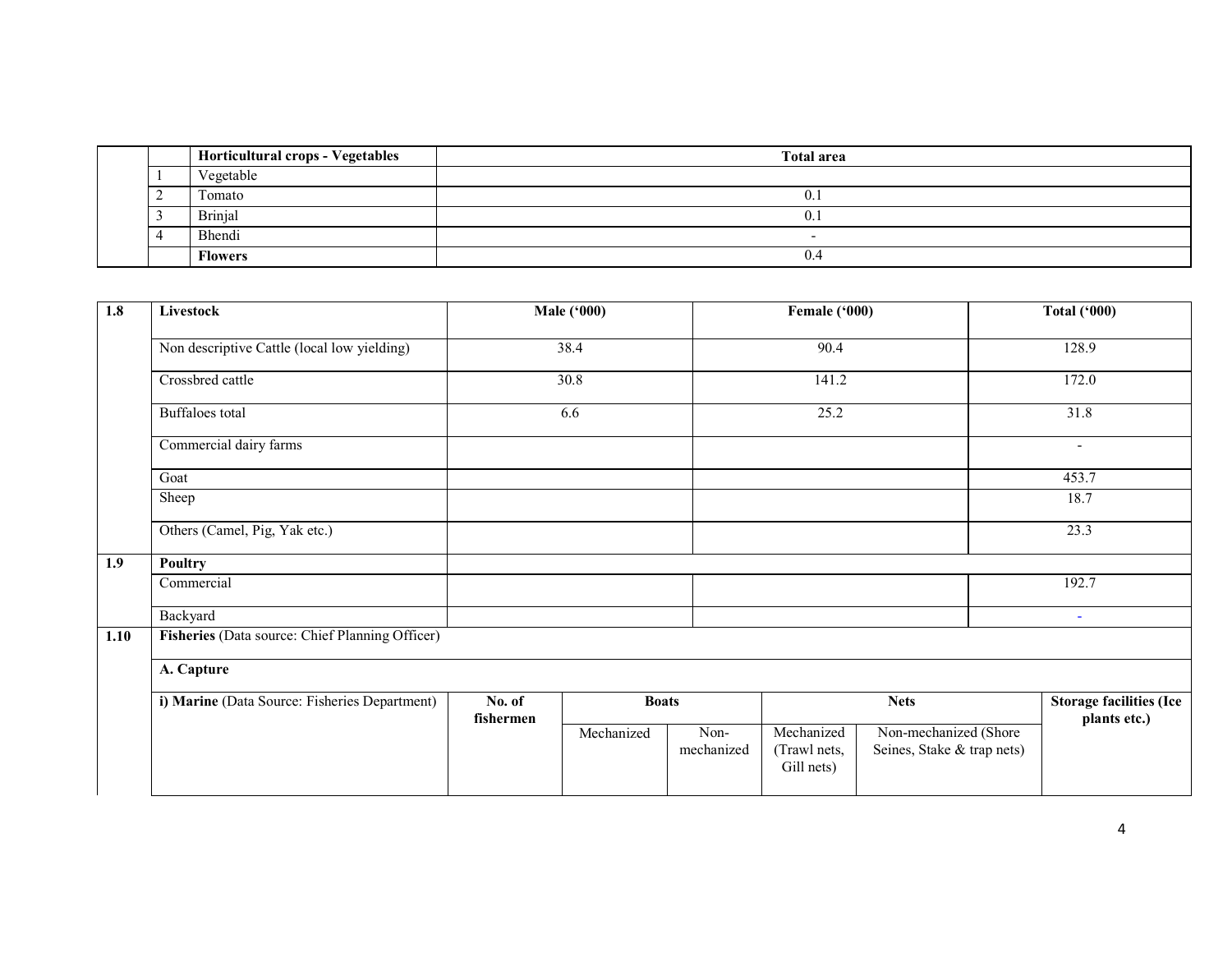|                                                                | 91415                  | 997                    | 7093                     |              |                      | 30                       |
|----------------------------------------------------------------|------------------------|------------------------|--------------------------|--------------|----------------------|--------------------------|
| ii) Inland (Data Source: Fisheries Department)                 | No. Farmer owned ponds |                        | <b>No. of Reservoirs</b> |              | No. of village tanks |                          |
|                                                                | 54                     |                        |                          | ----         | 662                  |                          |
| <b>B.</b> Culture                                              |                        |                        |                          |              |                      |                          |
|                                                                |                        |                        |                          |              |                      |                          |
|                                                                |                        | Water Spread Area (ha) |                          | Yield (t/ha) |                      | <b>Production (tons)</b> |
| i) Brackish water (Data Source: MPEDA/Fisheries<br>Department) |                        | 2196                   |                          |              |                      | 2196                     |
| ii) Fresh water (Data Source: Fisheries<br>Department)         |                        | 62                     |                          |              |                      | 134                      |

| 1.11 | Production and Productivity of                         |                        | Kharif                  |                       | Rabi                    |                        | <b>Summer</b>           |                        | <b>Total</b>         |
|------|--------------------------------------------------------|------------------------|-------------------------|-----------------------|-------------------------|------------------------|-------------------------|------------------------|----------------------|
|      | major crops (Average of last 3<br>years: 2006, 07, 08) | Production<br>(tonnes) | Productivity<br>(kg/ha) | Production<br>(000 t) | Productivity<br>(kg/ha) | Production<br>(1000 t) | Productivity<br>(kg/ha) | Production<br>(tonnes) | Productivity (kg/ha) |
|      | Rice                                                   | 80357                  | 3050                    | 271830                | 2367                    |                        |                         | 352187                 | 2182                 |
|      | Groundnut                                              |                        |                         |                       |                         |                        |                         | 9723                   | 3045                 |
|      | Sesamum                                                |                        |                         |                       |                         |                        |                         | 260                    | 282                  |
|      | Blackgram                                              |                        |                         |                       |                         |                        |                         | 15028                  | 266                  |
|      | Greengram                                              |                        |                         |                       |                         |                        |                         | 7146                   | 302                  |
|      | <b>Major Horticultural crops</b>                       |                        |                         |                       |                         |                        |                         |                        |                      |
|      | Mango                                                  |                        |                         |                       |                         |                        |                         | 15116.4                | 5.2                  |
|      | Banana                                                 |                        |                         |                       |                         |                        |                         | 21152                  | 32                   |
|      | Cashew                                                 |                        |                         |                       |                         |                        |                         | 6.8                    | 3.0                  |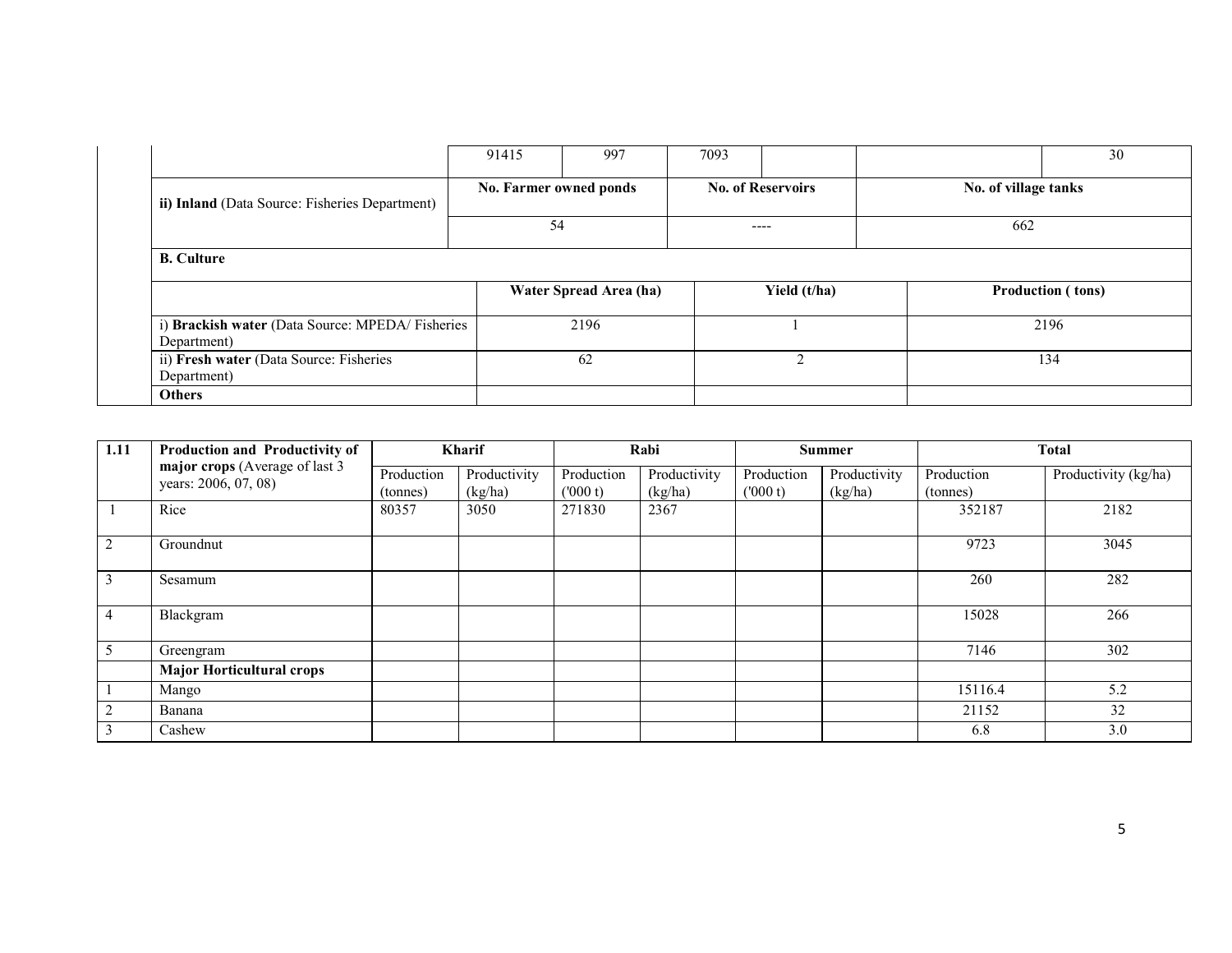| 1.12 | Sowing window for 5 major crops<br>(start and end of sowing period) | Paddy                                              | Sesamum                                            | Groundnut                                        | Pulses (Blackgram)                                | Greengram                                             |
|------|---------------------------------------------------------------------|----------------------------------------------------|----------------------------------------------------|--------------------------------------------------|---------------------------------------------------|-------------------------------------------------------|
|      | Kharif(Irrigated)                                                   | $1st$ week of June – $1st$ week<br>of July         |                                                    | $1st$ week of June – $2nd$<br>week of July       | $1st$ week of June – $1st$<br>week of July        | $1st$ week of June –<br>$1st$ week of July            |
|      | Kharif Rainfed                                                      | $\overline{\phantom{0}}$                           |                                                    |                                                  |                                                   |                                                       |
|      | Rabi-Irrigated                                                      | $2nd$ week of September – $1st$<br>week of October |                                                    |                                                  | $3rd$ week of September<br>$-2nd$ week of October | $3rd$ week of<br>September – $2nd$<br>week of October |
|      | Rabi-Rainfed                                                        |                                                    |                                                    |                                                  |                                                   |                                                       |
|      | Summer-Irrigated                                                    | $2st$ week of December – $1st$<br>week of January  | last week of<br>December $-1st$ week<br>of January | $3rd$ week of December<br>$-2nd$ week of January | last week of December<br>$-1st$ week of January   | last week of<br>December $-1st$<br>week of January    |

| 1.13 | What is the major contingency the district is prone to? (Tick mark<br>and mention years if known during the last 10 year period) | Regular | Occasional | None |
|------|----------------------------------------------------------------------------------------------------------------------------------|---------|------------|------|
|      | Drought                                                                                                                          |         |            |      |
|      | Flood                                                                                                                            |         |            |      |
|      | Cyclone                                                                                                                          |         |            |      |
|      | Hail storm                                                                                                                       |         |            |      |
|      | Heat wave                                                                                                                        |         |            |      |
|      | Cold wave                                                                                                                        |         |            |      |
|      | Frost                                                                                                                            |         |            |      |
|      | Seawater inundation                                                                                                              |         |            |      |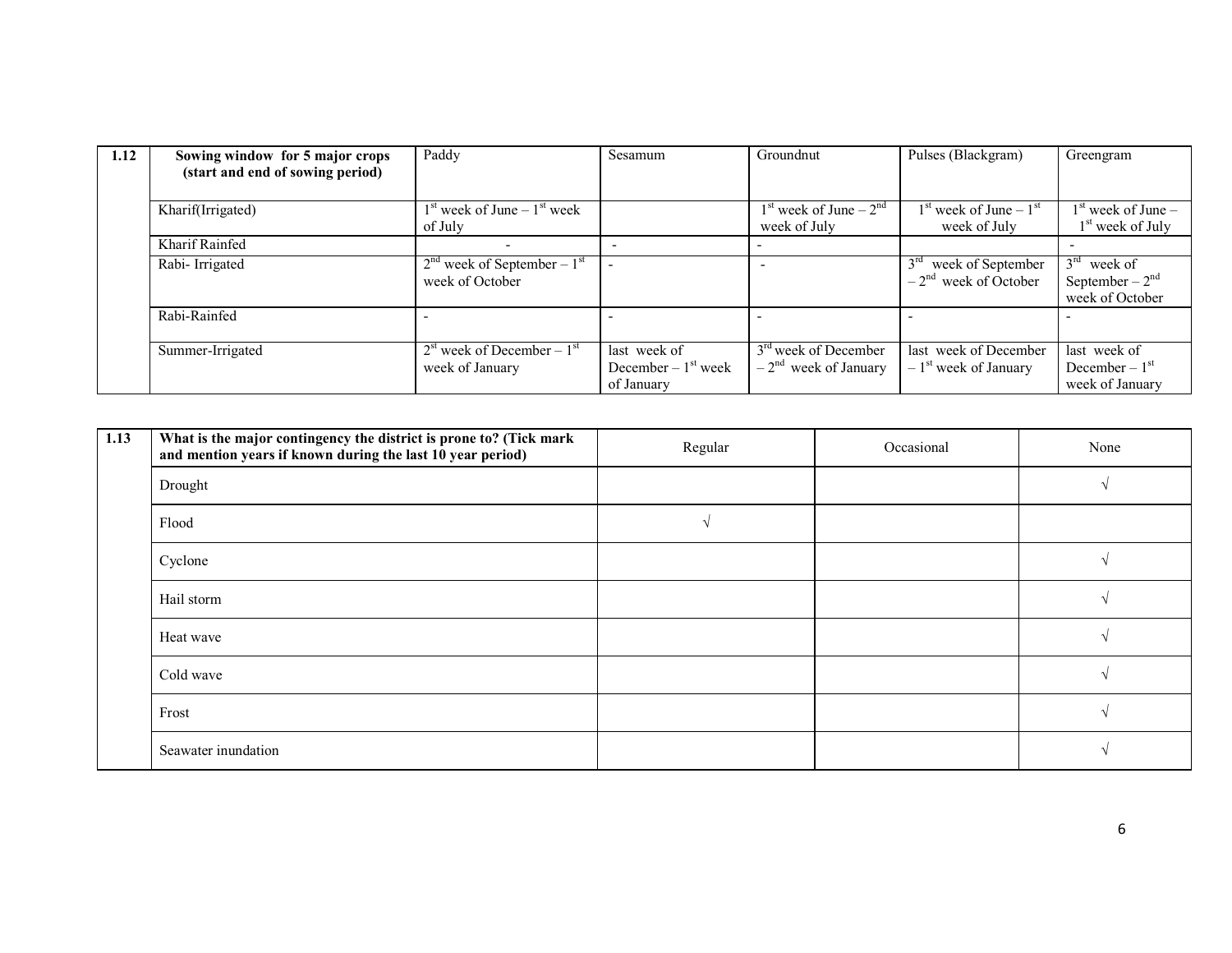| Outbreak of pests and diseases |  |  |
|--------------------------------|--|--|
| Rice                           |  |  |
| Stemborer                      |  |  |
| Leaf folder                    |  |  |
| <b>Blast</b>                   |  |  |
| Bacterial leaf streak          |  |  |
|                                |  |  |
| <b>Pulse</b>                   |  |  |
| Pod borer                      |  |  |
| Blackgram                      |  |  |
| Root rot                       |  |  |

| 1.14 | Include Digital maps of the district for | Location map of district within State as Annexure I | Enclosed: Yes |
|------|------------------------------------------|-----------------------------------------------------|---------------|
|      |                                          | Mean annual rainfall as Annexure 2                  | Enclosed: Yes |
|      |                                          | Soil map as Annexure 3                              | Enclosed: Yes |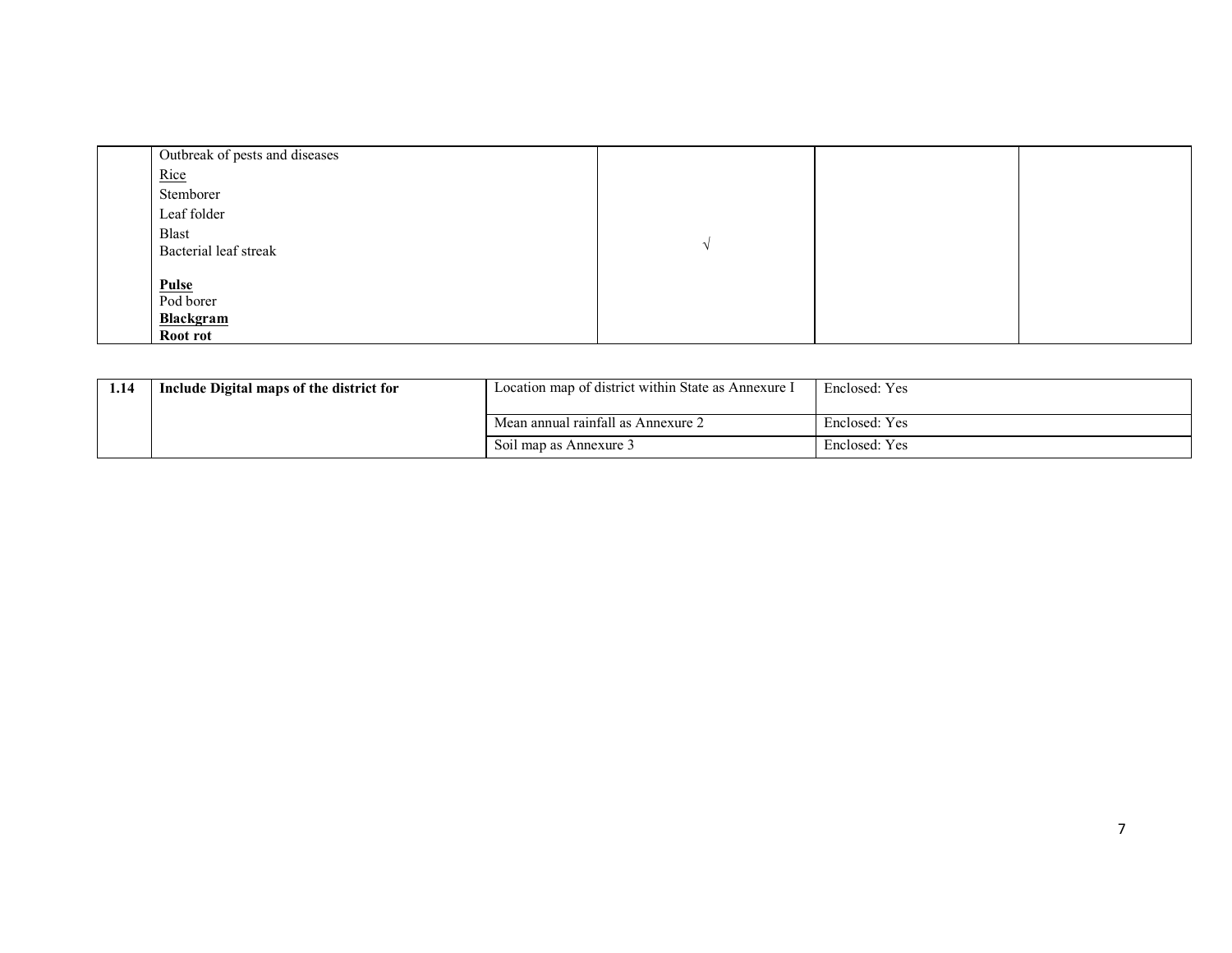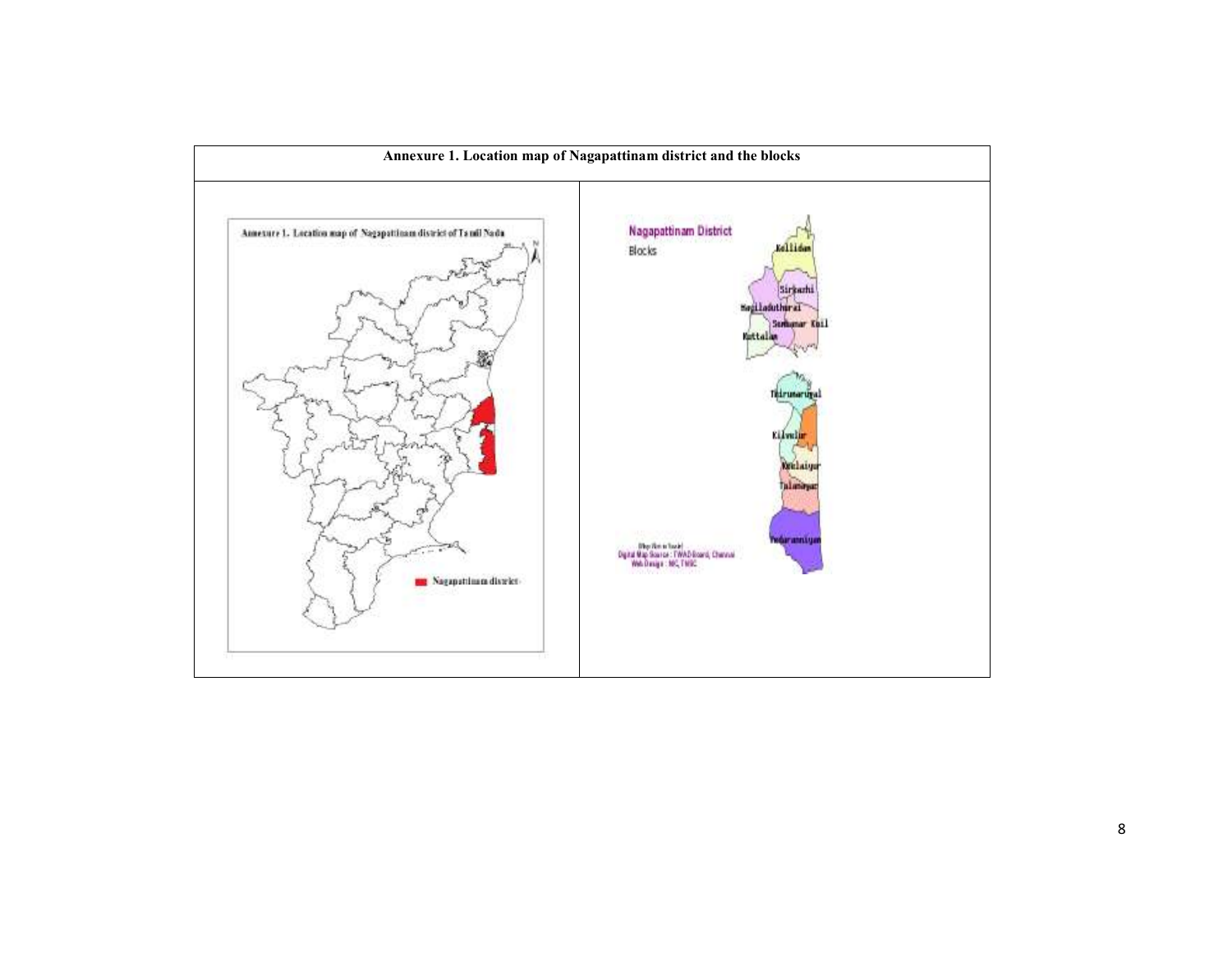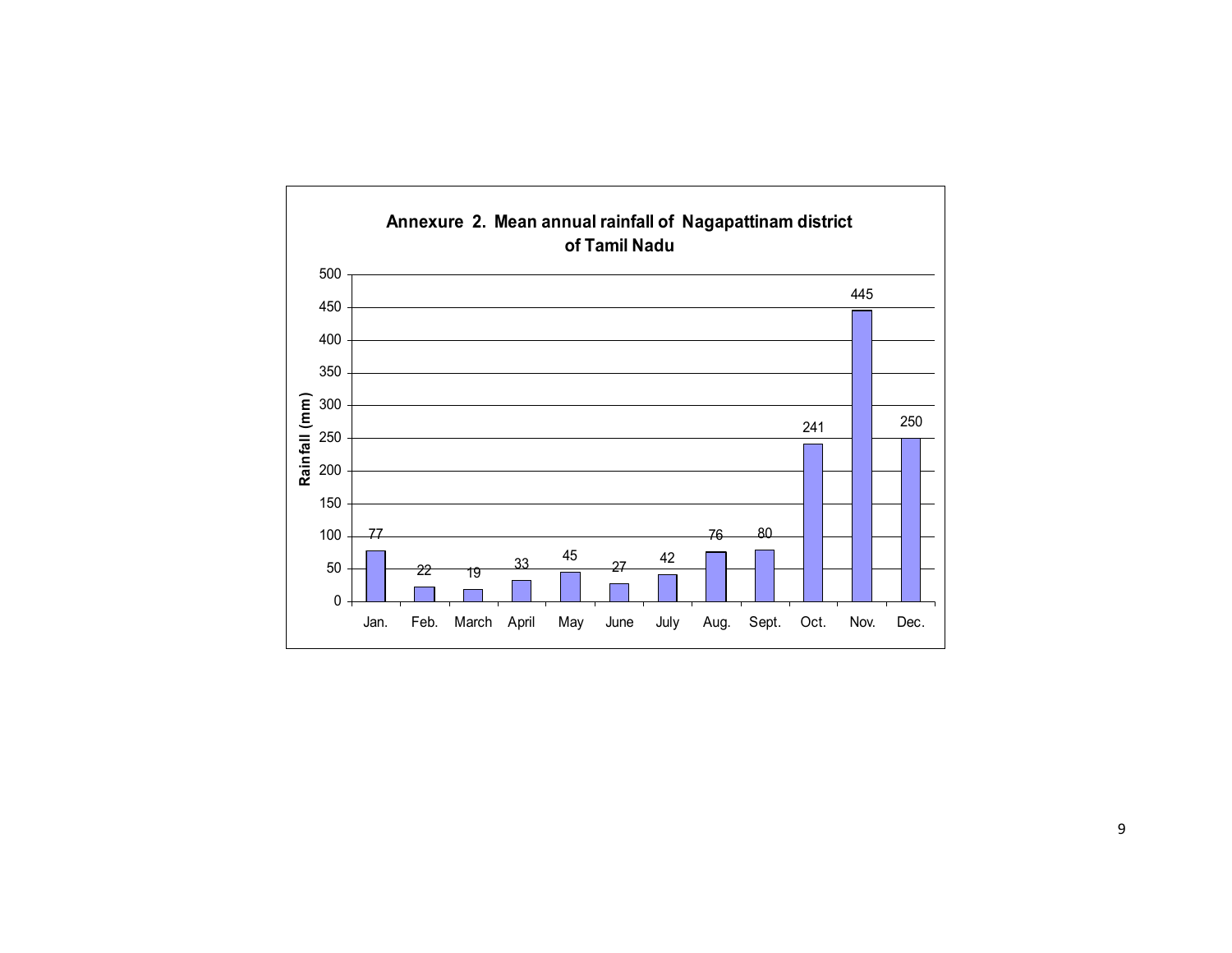#### Annexure 3. Soil map of Nagapattinam district

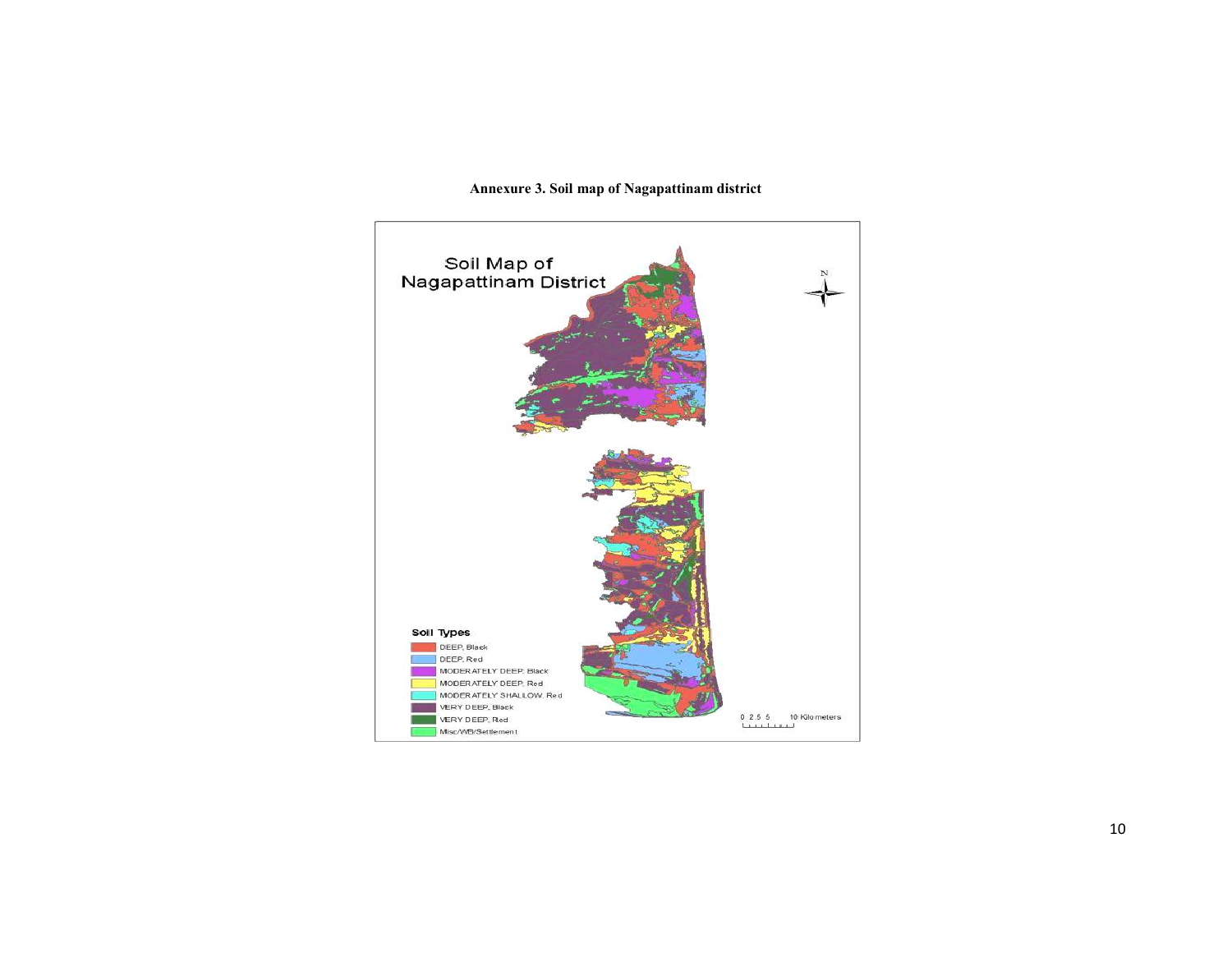### 2.0 Strategies for weather related contingencies

### 2.1 Drought

| Condition                                          |                                   |                       |                                   | <b>Suggested Contingency measures</b>                                                                                                                   |                                  |
|----------------------------------------------------|-----------------------------------|-----------------------|-----------------------------------|---------------------------------------------------------------------------------------------------------------------------------------------------------|----------------------------------|
| <b>Early season</b><br>drought (delayed<br>onset)  | <b>Major Farming</b><br>situation | Crop/cropping system  | Change in crop/cropping<br>system | <b>Agronomic measures</b>                                                                                                                               | <b>Remarks on Implementation</b> |
| Delay by 2 weeks<br>(4 <sup>th</sup> week of June) | Black soil                        | Blackgram<br>Gingelly | No change                         | Seed treatment<br>2. Normal sowing will be<br>taken up.<br>3. Maintaining the<br>population (22 plants per<br>Sq.m)<br>4. Using of mobile<br>sprinklers | Department of Agriculture        |

### 2.1.1 Rainfed situation

| Condition                                          |                                   |                               |                                   | <b>Suggested Contingency measures</b>                                                                                                                        |                                  |
|----------------------------------------------------|-----------------------------------|-------------------------------|-----------------------------------|--------------------------------------------------------------------------------------------------------------------------------------------------------------|----------------------------------|
| <b>Early season</b><br>drought (delayed<br>onset)  | <b>Major Farming</b><br>situation | Crop/cropping system          | Change in crop/cropping<br>system | <b>Agronomic measures</b>                                                                                                                                    | <b>Remarks on Implementation</b> |
| Delay by 4 weeks<br>(2 <sup>nd</sup> week of July) | Black soil                        | Blackgram<br>ADT <sub>3</sub> | No change                         | 1. Seed treatment 2. Spray<br>$0.5\%$ KCl spray during<br>flowering and pod<br>development stage<br>3. Maintaining the<br>population (11 plants per<br>Sq.m) | Department of Agriculture        |
|                                                    |                                   | Gingelly                      |                                   |                                                                                                                                                              |                                  |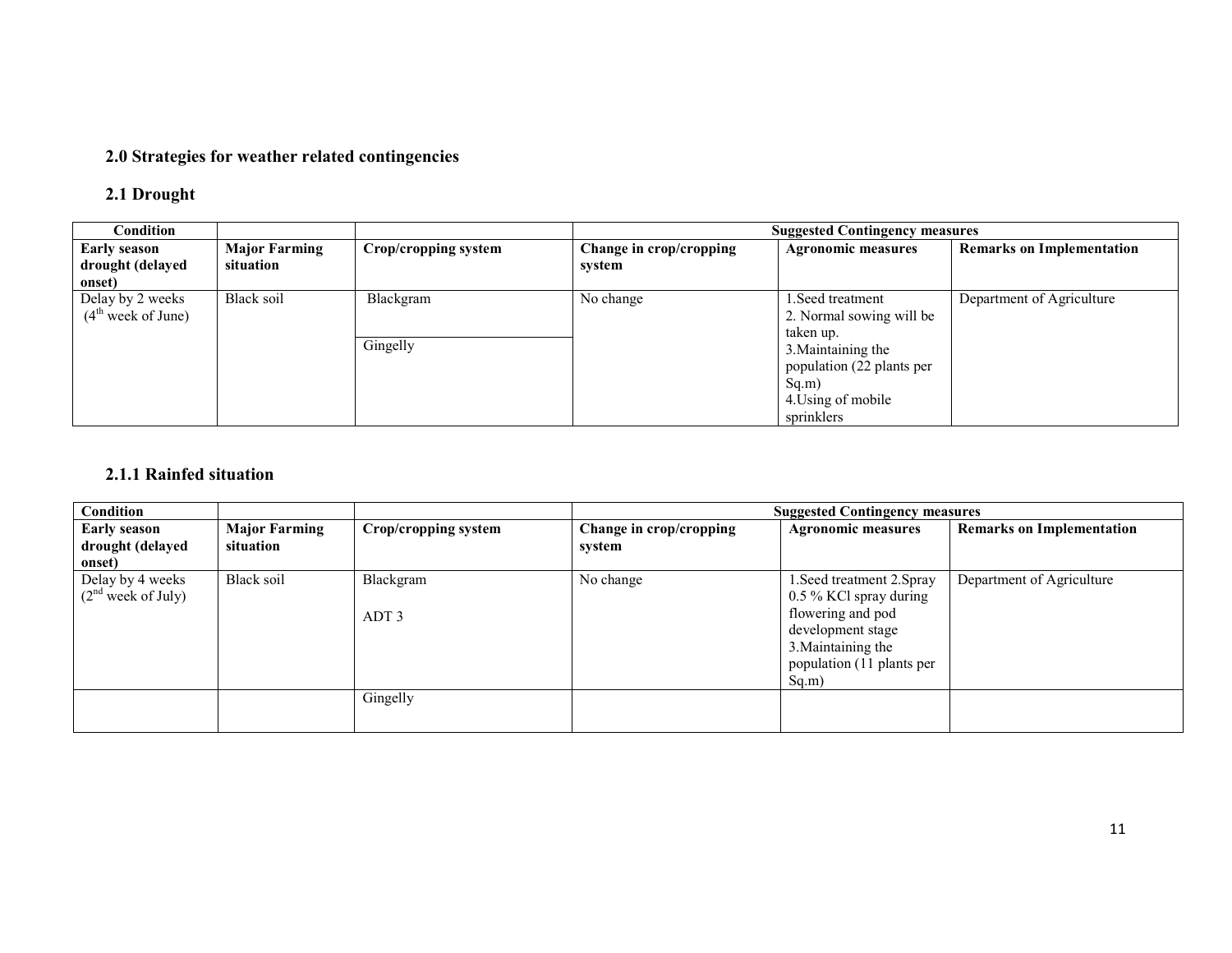| <b>Condition</b>                                   |                                   |                       |                                                         | <b>Suggested Contingency measures</b>                                                                                                                                                                           |                                  |
|----------------------------------------------------|-----------------------------------|-----------------------|---------------------------------------------------------|-----------------------------------------------------------------------------------------------------------------------------------------------------------------------------------------------------------------|----------------------------------|
| <b>Early season</b><br>drought (delayed<br>onset)  | <b>Major Farming</b><br>situation | Crop/cropping system  | Change in crop/cropping<br>system                       | <b>Agronomic measures</b>                                                                                                                                                                                       | <b>Remarks on Implementation</b> |
| Delay by 6 weeks<br>(4 <sup>th</sup> week of July) | Black soil                        | Blackgram<br>Gingelly | Green Manure crops like<br>Daincha, Sunhemp and Kolingi | 1. Seed treatment<br>2. Soil and moisture<br>conservation practices for<br>Rabi sowing<br>3. Spray anti-transpirants.<br>1. Seed treatment<br>2. Soil and moisture<br>conservation practices for<br>Rabi sowing | Department of Agriculture        |

| Condition                                            |                                   |                      | <b>Suggested Contingency measures</b> |                           |                                  |  |
|------------------------------------------------------|-----------------------------------|----------------------|---------------------------------------|---------------------------|----------------------------------|--|
| <b>Early season</b><br>drought (delayed              | <b>Major Farming</b><br>situation | Crop/cropping system | Change in crop/cropping<br>svstem     | <b>Agronomic measures</b> | <b>Remarks on Implementation</b> |  |
| onset)                                               |                                   |                      |                                       |                           |                                  |  |
| Delay by 8 weeks<br>(2 <sup>nd</sup> week of August) | Black soil                        | Blackgram            | No change                             |                           | Department of Agriculture        |  |
|                                                      |                                   | Gingelly             | -do-                                  | $\overline{\phantom{0}}$  |                                  |  |

| <b>Condition</b>                                                                                                                                  |                                   |                      |                                              | <b>Suggested Contingency measures</b>                       |                              |
|---------------------------------------------------------------------------------------------------------------------------------------------------|-----------------------------------|----------------------|----------------------------------------------|-------------------------------------------------------------|------------------------------|
| <b>Early season drought</b><br>(Normal onset, followed by<br>15-20 days dry spell after<br>sowing leading to poor<br>germination/crop stand etc.) | <b>Major Farming</b><br>situation | Crop/cropping system | Crop management                              | Soil management                                             | Remarks on<br>Implementation |
| At vegetative stage                                                                                                                               | Black soil                        | Blackgram            | No Change<br>Prefer varieties like ADT 3 & 5 | . Intercultivation<br>2. Conservation Furrow<br>3. Thinning | Department of<br>Agriculture |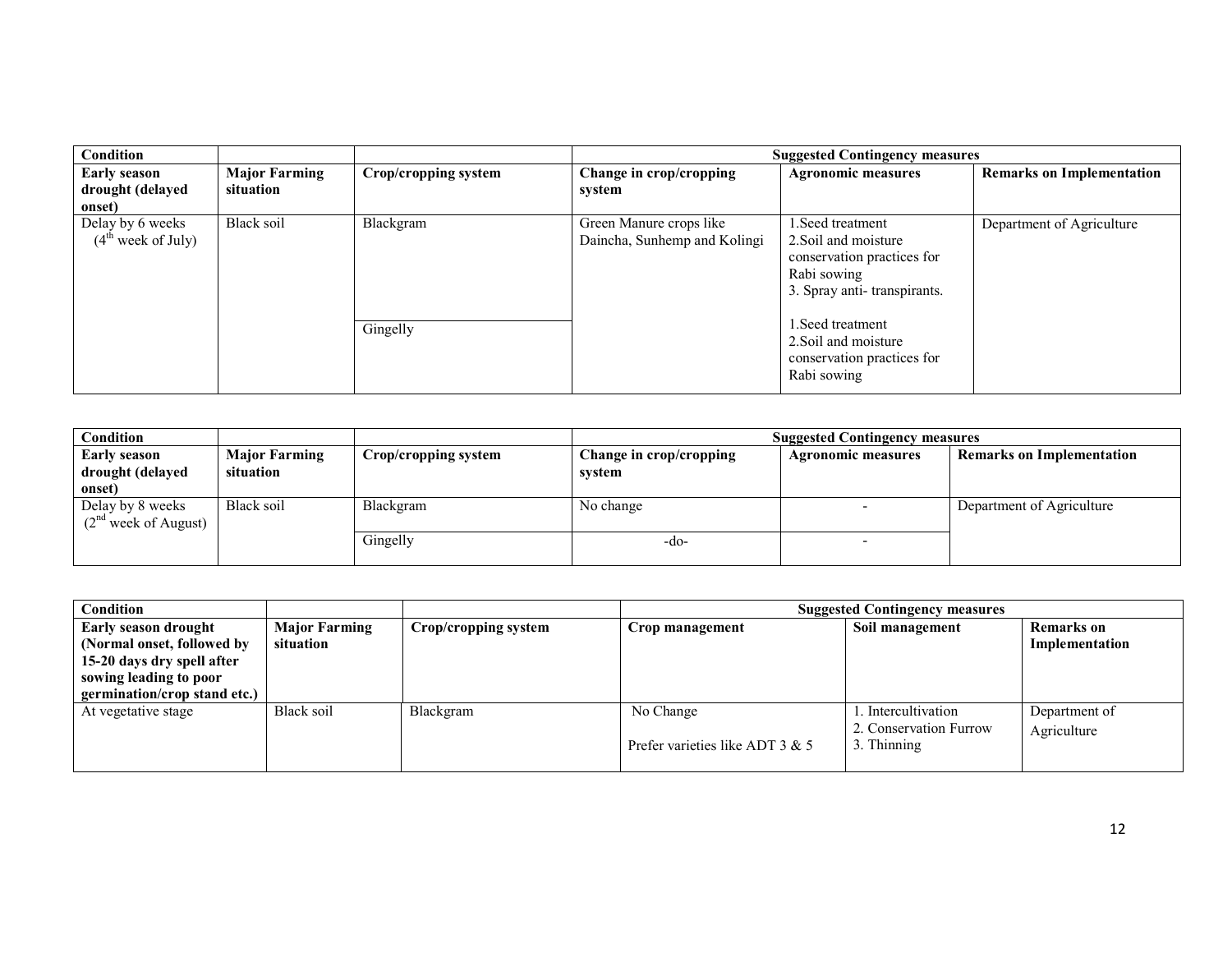| <b>Condition</b>                                                                                                                           |                                   |                      |                                                                | <b>Suggested Contingency measures</b> |                              |
|--------------------------------------------------------------------------------------------------------------------------------------------|-----------------------------------|----------------------|----------------------------------------------------------------|---------------------------------------|------------------------------|
| Early season drought<br>(Normal onset, followed by<br>15-20 days dry spell after<br>sowing leading to poor<br>germination/crop stand etc.) | <b>Major Farming</b><br>situation | Crop/cropping system | Crop management                                                | Soil management                       | Remarks on<br>Implementation |
|                                                                                                                                            |                                   | Gingelly             | No Change<br>Prefer varieties like TMV 6 &<br>TMV <sub>3</sub> |                                       |                              |

| <b>Condition</b>      |                      |                      |                                                   | <b>Suggested Contingency measures</b> |                   |
|-----------------------|----------------------|----------------------|---------------------------------------------------|---------------------------------------|-------------------|
| Mid season drought    | <b>Major Farming</b> | Crop/cropping system | Crop management                                   | Soil management                       | <b>Remarks</b> on |
| (long dry spell)      | situation            |                      |                                                   |                                       | Implementation    |
| At reproductive stage | Black soil           | Blackgram            | No Change                                         | . Inter cultivation                   | Department of     |
|                       |                      |                      | Prefer varieties like ADT 3 & 5                   | 2. Conservation Furrow                | Agriculture       |
|                       |                      | Gingelly             | No Change                                         |                                       |                   |
|                       |                      |                      | Prefer varieties like TMV 6 &<br>TMV <sub>3</sub> |                                       |                   |

| Condition               |                      |                      |                          | <b>Suggested Contingency measures</b> |                |
|-------------------------|----------------------|----------------------|--------------------------|---------------------------------------|----------------|
| <b>Terminal drought</b> | <b>Major Farming</b> | Crop/cropping system | Crop management          | Rabi Crop planning                    | Remarks on     |
|                         | situation            |                      |                          |                                       | Implementation |
|                         | Black soil           | Blackgram            | In situ residue mulching | Timely raising of rabi crops          | Department of  |
|                         |                      | Gingelly             |                          |                                       | Agriculture    |
|                         |                      |                      |                          |                                       |                |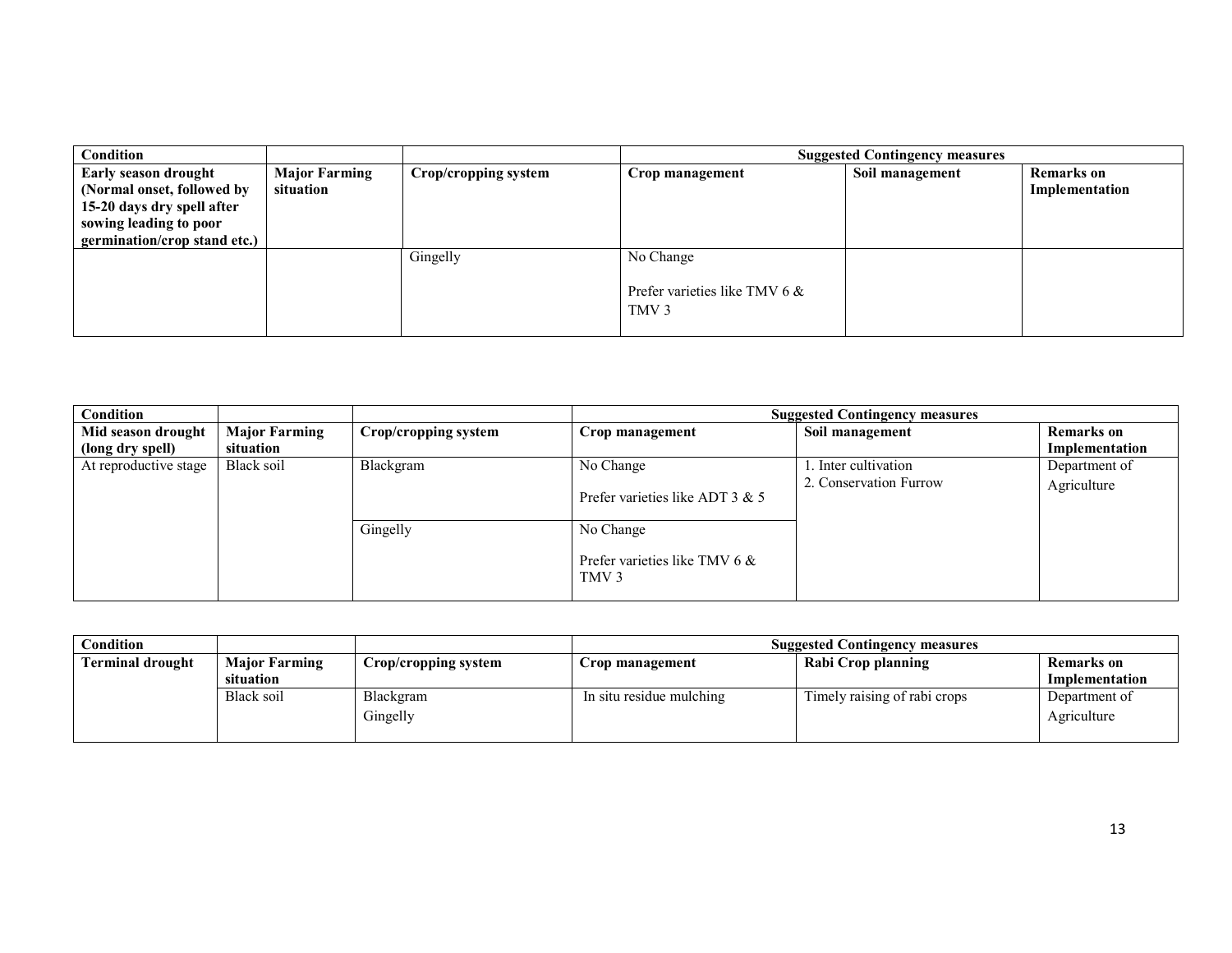### 2.1.2 Irrigated situation

| <b>Condition</b>                                                        |                      |                                     | <b>Suggested Contingency measures</b> |                                                                                                                                                                                                                                                                                                                                                                                     |                           |  |
|-------------------------------------------------------------------------|----------------------|-------------------------------------|---------------------------------------|-------------------------------------------------------------------------------------------------------------------------------------------------------------------------------------------------------------------------------------------------------------------------------------------------------------------------------------------------------------------------------------|---------------------------|--|
|                                                                         | <b>Major Farming</b> | Crop/cropping                       | Change in                             | <b>Agronomic measures</b>                                                                                                                                                                                                                                                                                                                                                           | <b>Remarks</b> on         |  |
|                                                                         | situation            | svstem                              | crop/cropping                         |                                                                                                                                                                                                                                                                                                                                                                                     | Implementation            |  |
|                                                                         |                      |                                     | svstem                                |                                                                                                                                                                                                                                                                                                                                                                                     |                           |  |
| Delayed/limited<br>release of water in<br>canals due to low<br>rainfall | Black soil           | $Rice - Rice$<br>$Rice - Groundnut$ | No Change                             | <b>Rice:</b><br>1. Raise Rice crop in semi dry condition<br>2. Spray Cycocel $\omega$ 1000 ppm<br>3. Foliar spray of Kaolin 3 % or KCl 1 %.<br>Split application of Potassium i.e. 50 % at basal and 25 %<br>each at tillering and panicle initiation stage.<br>Groundnut:<br>Application of Gypsum $\omega$ 400 Kg/ha to groundnut<br>Application of polythene mulch for Groundnut | Department of Agriculture |  |

| Condition        |                      |                  | <b>Suggested Contingency measures</b> |                                                          |                           |  |
|------------------|----------------------|------------------|---------------------------------------|----------------------------------------------------------|---------------------------|--|
|                  | <b>Major Farming</b> | Crop/cropping    | Change in<br>Agronomic measures       |                                                          | <b>Remarks</b> on         |  |
|                  | situation            | system           | crop/cropping                         |                                                          | Implementation            |  |
|                  |                      |                  | svstem                                |                                                          |                           |  |
| Non release of   | Black soil           | Rice – Blackgram | No change                             | Spray 2 % DAP at the time of flowering and second        | Department of Agriculture |  |
| water in canals  |                      |                  |                                       | spray 15 days after first spray $\&$                     |                           |  |
| under delayed    |                      |                  |                                       | 2. Spray NAA 40 ppm twice (First appearance of flowering |                           |  |
| onset of monsoon |                      |                  |                                       | and after a fortnight) and TNAU Pulse wonder $(1\%)$ to  |                           |  |
| in catchment     |                      |                  |                                       | pulses                                                   |                           |  |

| Condition         |                      |               | <b>Suggested Contingency measures</b> |                          |                           |  |
|-------------------|----------------------|---------------|---------------------------------------|--------------------------|---------------------------|--|
|                   | <b>Major Farming</b> | Crop/cropping | Change in                             | <b>Remarks</b> on        |                           |  |
|                   | situation            | svstem        | crop/cropping                         |                          | Implementation            |  |
|                   |                      |               | svstem                                |                          |                           |  |
| Lack of inflows   | Black soil           | Rice          | Green Manure                          | In situ residue mulching | Department of Agriculture |  |
| into tanks due to |                      |               | (Daincha,                             |                          |                           |  |
| insufficient      |                      |               | Sunhemp and                           |                          |                           |  |
| /delayed onset of |                      |               | Kolingi)                              |                          |                           |  |
| monsoon           |                      |               |                                       |                          |                           |  |
|                   |                      |               |                                       |                          |                           |  |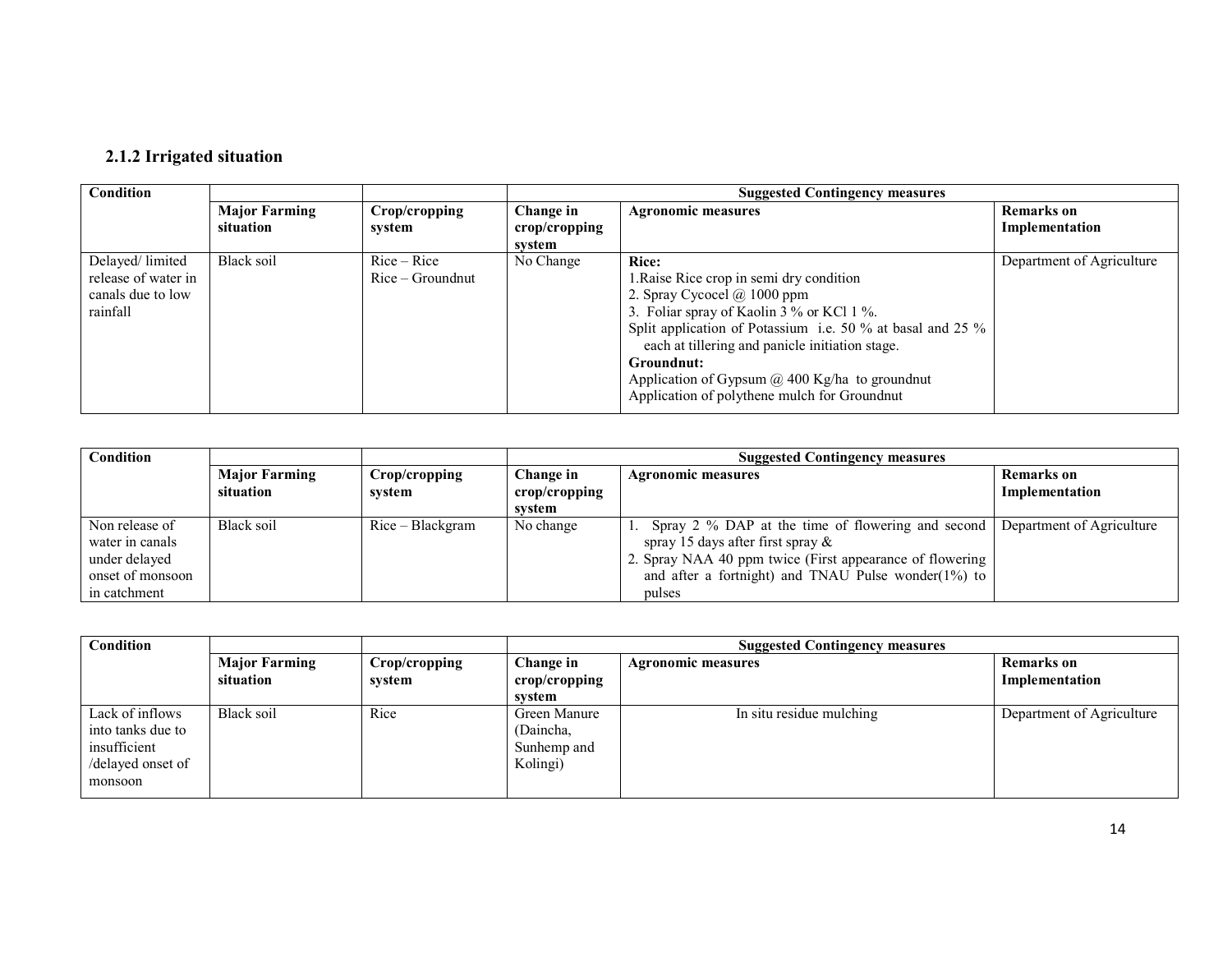| <b>Condition</b>                                               |                                   |                         | <b>Suggested Contingency measures</b>                |                           |                                     |  |
|----------------------------------------------------------------|-----------------------------------|-------------------------|------------------------------------------------------|---------------------------|-------------------------------------|--|
|                                                                | <b>Major Farming</b><br>situation | Crop/cropping<br>system | Change in<br>crop/cropping<br>svstem                 | <b>Agronomic measures</b> | <b>Remarks</b> on<br>Implementation |  |
| Insufficient<br>groundwater<br>recharge due to<br>low rainfall | Black soil                        | $Rice - Rice$           | Green Manure<br>(Daincha,<br>Sunhemp and<br>Kolingi) | In situ residue mulching  | Department of Agriculture           |  |

## 2.2 Unusual rains (untimely, unseasonal etc) (for both rainfed and irrigated situations)

| Condition                                                                         |                                                                                                                                                                                                                                                                                          | <b>Suggested contingency measure</b>                                                                                                                                                                                |                                                                        |                                                          |
|-----------------------------------------------------------------------------------|------------------------------------------------------------------------------------------------------------------------------------------------------------------------------------------------------------------------------------------------------------------------------------------|---------------------------------------------------------------------------------------------------------------------------------------------------------------------------------------------------------------------|------------------------------------------------------------------------|----------------------------------------------------------|
| <b>Continuous high</b><br>rainfall in a short<br>span leading to<br>water logging | Vegetative stage                                                                                                                                                                                                                                                                         | <b>Flowering stage</b>                                                                                                                                                                                              | Crop maturity stage                                                    | Post harvest                                             |
| Rice                                                                              | 1. Proper Drainage<br>2. A mixture of Ammonium Chloride- 42 kg<br>(or) Ammonium Sulphate 50 kg (or) Urea 22<br>kg, Gypsum 18 kg and Neem Seed Kernel<br>Extract (NSKE) $-4$ kg is prepared and kept for<br>24 hours then 17 kg of potash is added and the<br>same is applied to the crop | 1. Proper drainage<br>2. DAP $-$ 4kg is mixed with 20 l of<br>water, kept overnight and filtered.<br>The filterate is mixed with 2 kg<br>urea, 2 kg potash and 180 l of water<br>and sprayed as foliar spray twice. | Proper Drainage                                                        | The harvested grains are dried using<br>mechanical drier |
| Groundnut                                                                         | Proper drainage                                                                                                                                                                                                                                                                          | Proper drainage<br><b>TNAU</b><br>Foliar application<br>of<br>Ground nut rich $(2\%)$                                                                                                                               | 1. Proper drainage<br>2. Harvesting at physiological<br>maturity stage | Drying the seeds at recommended<br>moisture level of 14% |
| Pulse (Black gram,<br>Green gram)                                                 | 1. Proper drainage<br>2. Gap filling by broadcasting the<br>seed                                                                                                                                                                                                                         | Proper drainage 2. Foliar application<br>of DAP (2%) and Pulse wonder<br>$(1\%)$                                                                                                                                    | $-do-$                                                                 | $-do-$                                                   |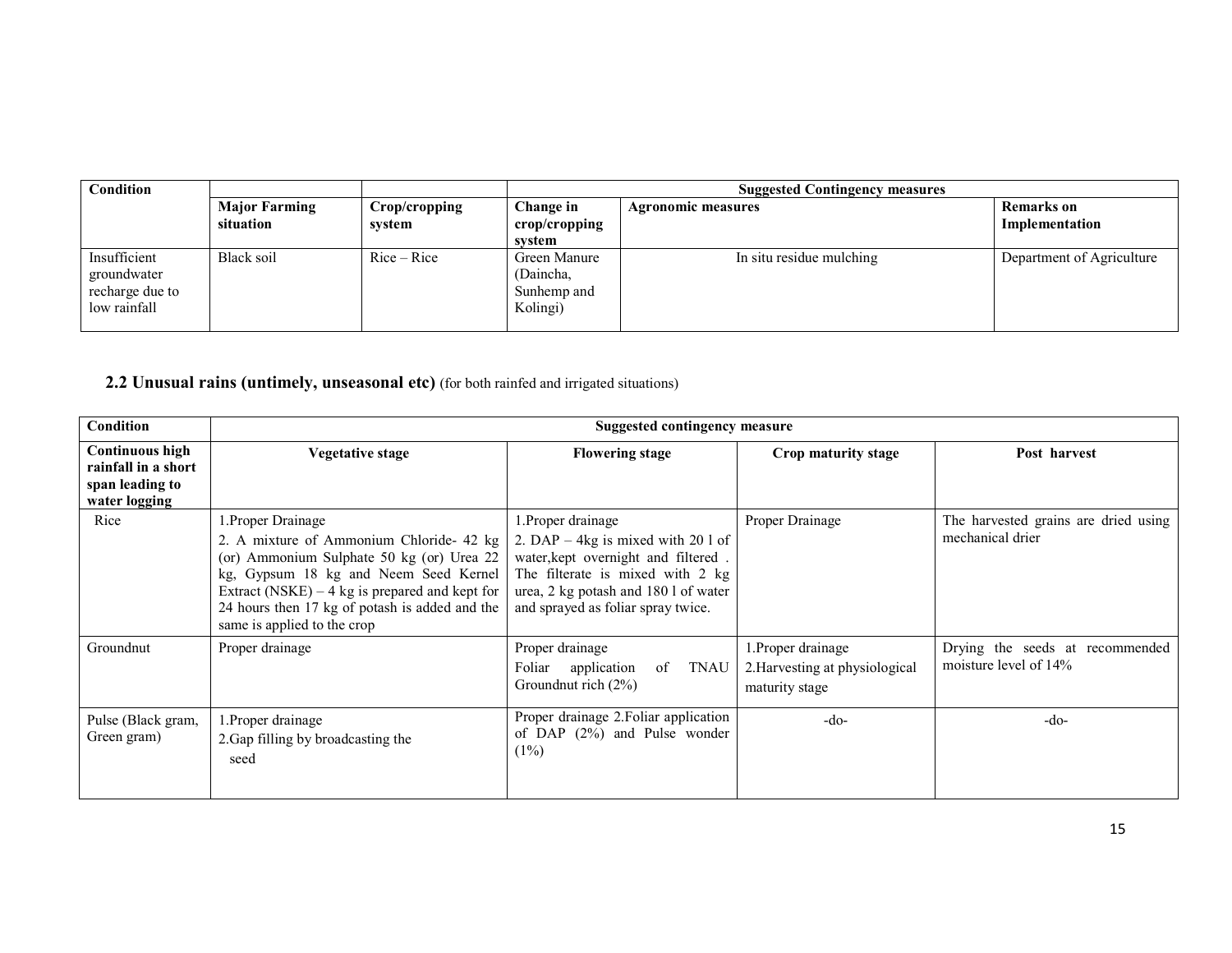| Sesamum                                                                                                          | Proper drainage                                                                                                                                                                                                                                                                                                                                            | Proper drainage                                       | $-do-$                                                                                                                                                    | $-do-$ |
|------------------------------------------------------------------------------------------------------------------|------------------------------------------------------------------------------------------------------------------------------------------------------------------------------------------------------------------------------------------------------------------------------------------------------------------------------------------------------------|-------------------------------------------------------|-----------------------------------------------------------------------------------------------------------------------------------------------------------|--------|
|                                                                                                                  |                                                                                                                                                                                                                                                                                                                                                            | Foliar application of NAA (2%)                        |                                                                                                                                                           |        |
| Horticulture                                                                                                     |                                                                                                                                                                                                                                                                                                                                                            |                                                       |                                                                                                                                                           |        |
| Bannana                                                                                                          |                                                                                                                                                                                                                                                                                                                                                            | Propping with bamboo boles and<br>tying with GI wires |                                                                                                                                                           |        |
| Mango                                                                                                            |                                                                                                                                                                                                                                                                                                                                                            |                                                       |                                                                                                                                                           |        |
| <b>Heavy rainfall</b><br>with high speed<br>winds in a short<br>span                                             |                                                                                                                                                                                                                                                                                                                                                            |                                                       |                                                                                                                                                           |        |
| Rice                                                                                                             | Proper drainage                                                                                                                                                                                                                                                                                                                                            |                                                       | Foliar application of urea<br>$(2\%)$ , Super phosphate $(1\%)$<br>and Muriate of Potash (1%)<br>Application zinc sulphate $@$<br>$10\text{kg}/\text{ac}$ |        |
| Horticulture                                                                                                     |                                                                                                                                                                                                                                                                                                                                                            |                                                       |                                                                                                                                                           |        |
| Bannana                                                                                                          |                                                                                                                                                                                                                                                                                                                                                            | Propping with bamboo boles and<br>tying with GI wires |                                                                                                                                                           |        |
|                                                                                                                  | Outbreak of pests and diseases due to unseasonal rains                                                                                                                                                                                                                                                                                                     |                                                       |                                                                                                                                                           |        |
| Rice<br>Stemborer<br>Leaf folder<br><b>Blast</b><br><b>Bacterial</b> leaf<br>streak<br><b>Pulse</b><br>Pod borer | Spraying of Prophenophos 35 EC @ 400ml /ac<br>Spraying of Kocide 50 WP @ 300g/ac<br>Spraying of Propiconozole 35 EC @ 400ml /ac<br>Adopting IPDM practices for rice pest and disease<br>Adopting IPDM practices for pulse pest and disease problems<br>Systemic insecticide application Dimethote, Phosphomidon @ 400ml/ac<br>and Endosulphon $@$ 400ml/ac |                                                       |                                                                                                                                                           |        |
| Groundnut                                                                                                        |                                                                                                                                                                                                                                                                                                                                                            |                                                       |                                                                                                                                                           |        |
| Blackgram                                                                                                        |                                                                                                                                                                                                                                                                                                                                                            |                                                       | Root rot: Carbendazim<br>drenching $@1g$ litre.                                                                                                           |        |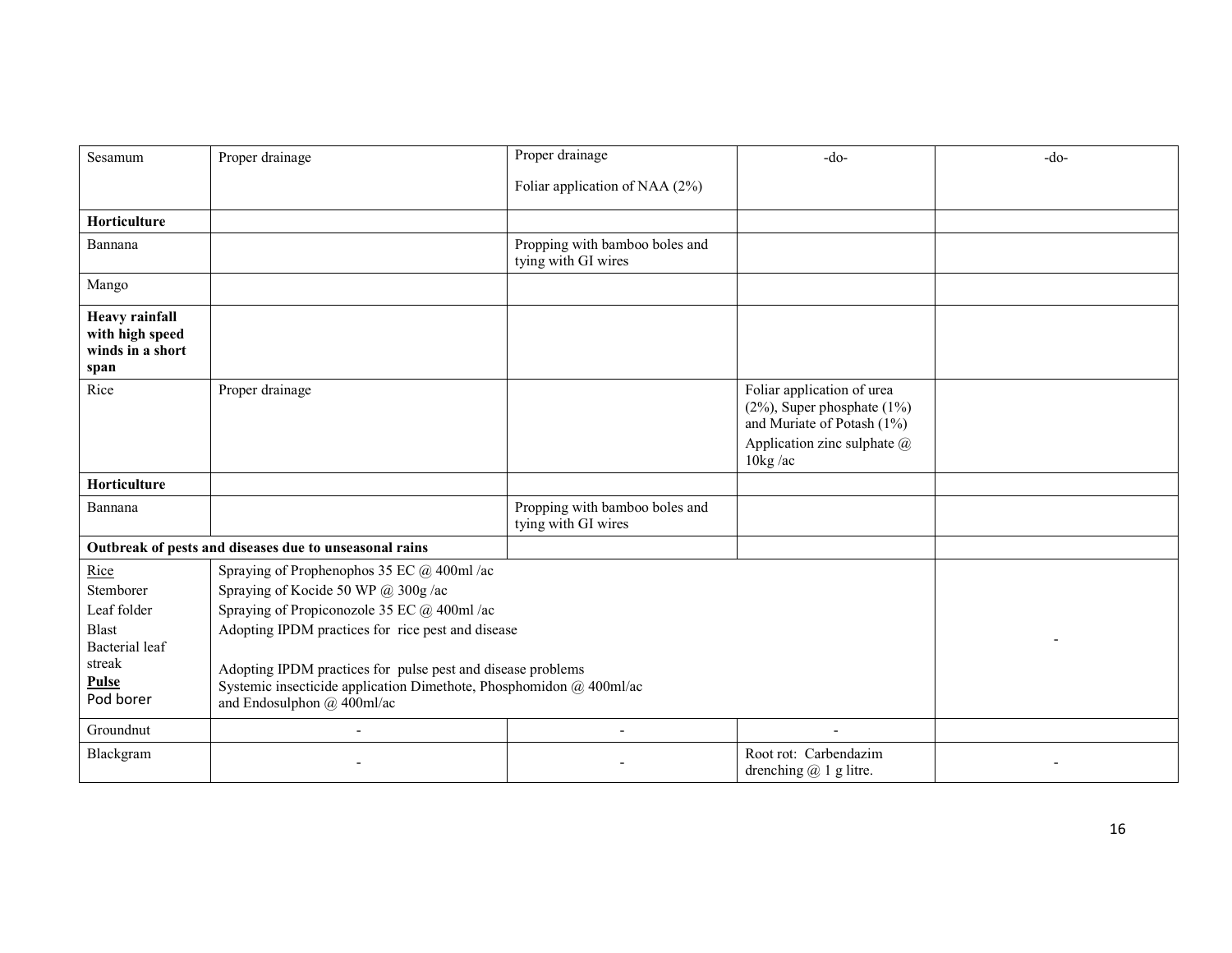| r.<br>Gingelly |  |  |
|----------------|--|--|
| Ra             |  |  |

#### 2.3 Floods

| Condition                                                | <b>Suggested contingency measure</b>                             |                                                    |                           |            |  |
|----------------------------------------------------------|------------------------------------------------------------------|----------------------------------------------------|---------------------------|------------|--|
| <b>Transient water</b><br>logging/ partial<br>inundation | Seedling / nursery stage                                         | <b>Vegetative stage</b>                            | <b>Reproductive stage</b> | At harvest |  |
| Paddy                                                    | Raised bed nursery and tray nursery<br>Sprouted seeds for sowing | Nutrient management<br>Pest and disease management |                           |            |  |

## 2.4 Extreme events: Heat wave / Cold wave/Frost/ Hailstorm /Cyclone – Not Applicable

### 2.5 Contingent strategies for Livestock, Poultry & Fisheries

### 2.5.1 Livestock

|                              | <b>Suggested contingency measures</b>                                                                                              |                                                                                                        |                                                                                                                                                                                                                        |  |  |
|------------------------------|------------------------------------------------------------------------------------------------------------------------------------|--------------------------------------------------------------------------------------------------------|------------------------------------------------------------------------------------------------------------------------------------------------------------------------------------------------------------------------|--|--|
|                              | <b>Before the event</b>                                                                                                            | During the event                                                                                       | After the event                                                                                                                                                                                                        |  |  |
| <b>Drought</b>               |                                                                                                                                    |                                                                                                        |                                                                                                                                                                                                                        |  |  |
| Feed and fodder availability | Establishment of grain and fodder<br>banks at Taluk level                                                                          | Block level officers to be entrusted with<br>distribution of feed and fodder materials                 | Reviewing the number of feed and fodder banks<br>and their ability to cope with the emergency in<br>relation to feed and fodder availability and planning<br>for more such feed and fodder banks in strategic<br>areas |  |  |
| Drinking water               | Creating filter points exclusively for<br>supply of water In strategic areas<br>Conservation of rain water in rain shed 1<br>areas | Mobilization of water for drinking to affected<br>areas from exclusive filter points<br>at block level | Cleaning and desilting of water bodies in rain shed<br>areas and cleansing the filter points for aquifer<br>recharge                                                                                                   |  |  |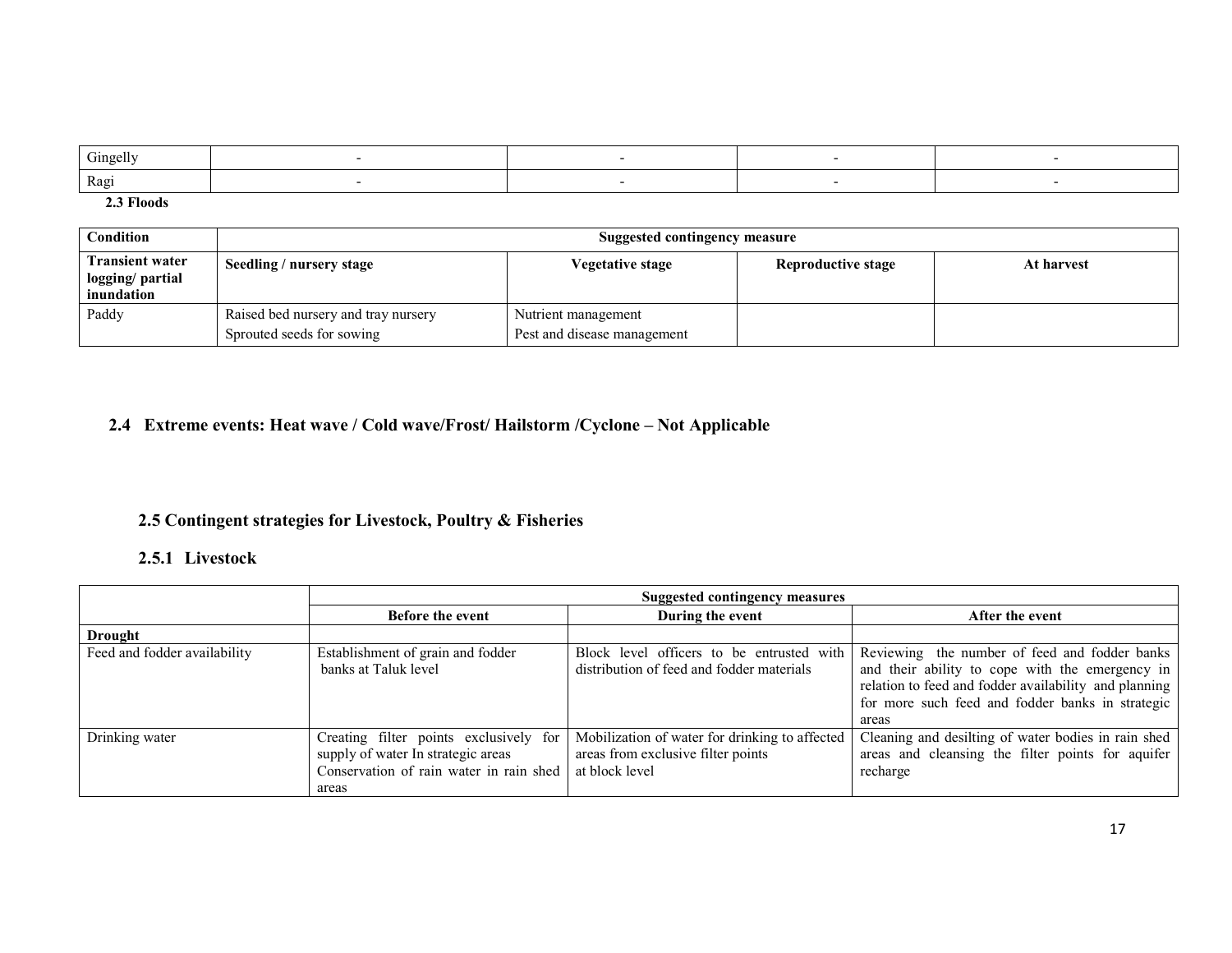| Health and disease management | Preventive vaccination against endemic<br>diseases<br>Supply of essential nutrients, minerals<br>and trace elements                                                                                                                                                                                                                                                                            | Ring vaccination in adjoining areas in case of<br>outbreak to prevent further spread of disease<br>Supply of essential nutrients, minerals and<br>trace elements                   | Serological survey to assess the immune status<br>against known endemic infectious diseases<br>Supply of essential nutrients, minerals and trace<br>elements                              |
|-------------------------------|------------------------------------------------------------------------------------------------------------------------------------------------------------------------------------------------------------------------------------------------------------------------------------------------------------------------------------------------------------------------------------------------|------------------------------------------------------------------------------------------------------------------------------------------------------------------------------------|-------------------------------------------------------------------------------------------------------------------------------------------------------------------------------------------|
| <b>Floods</b>                 |                                                                                                                                                                                                                                                                                                                                                                                                |                                                                                                                                                                                    |                                                                                                                                                                                           |
| Feed and fodder availability  | Establishment of feed banks in elevated<br>areas not known to be affected by floods                                                                                                                                                                                                                                                                                                            | Mobilization of feed at the existing fodder<br>bank from block level authorities                                                                                                   | Replenishment of feed banks with good quality<br>grains and crop residues                                                                                                                 |
| Drinking water                | Establishment of filter points in elevated<br>areas                                                                                                                                                                                                                                                                                                                                            | Mobilization of water from filter points<br>exclusively maintained for the purpose from<br>block level authorities                                                                 | Replenishment of water resources by proper<br>cleaning and maintenance for recharging aquifers in<br>filter points                                                                        |
| Health and disease management | Preventive vaccination against endemic<br>diseases<br>Supply of essential nutrients, minerals<br>and trace elements<br>Sanitary measurement to be taken<br>Provision of safe shelter in the event of<br>flood and tsunami<br>Farm disaster kit containing temporary<br>animal identification tags,<br>handling<br>equipment, first aid kit should be kept in<br>a place known to the community | Mobilization of affected animals<br>and<br>provision of vaccine and medication<br>Stranded animals should be rescued to safer<br>places<br>Emergency Veterinary Squad to be formed | Follow up health coverage<br>Serological survey to assess the immune status<br>against known endemic infectious diseases<br>Supply of essential nutrients, minerals and trace<br>elements |
| Cyclone                       |                                                                                                                                                                                                                                                                                                                                                                                                |                                                                                                                                                                                    |                                                                                                                                                                                           |
| Feed and fodder availability  | Establishment of feed banks in safe areas<br>not known to be affected by cyclone                                                                                                                                                                                                                                                                                                               | Mobilization of feed from the existing fodder<br>bank                                                                                                                              | Replenishment of feed banks with good quality<br>grains and crop residues                                                                                                                 |
| Drinking water                | Establishment of filter points in safe<br>areas                                                                                                                                                                                                                                                                                                                                                | Mobilization of water from filter points<br>exclusively maintained for the purpose                                                                                                 | Replenishment of water resources by proper<br>cleaning and maintenance for recharging aquifers in<br>filter points                                                                        |
| Health and disease management | Preventive vaccination against endemic<br>diseases<br>Supply of essential nutrients, minerals                                                                                                                                                                                                                                                                                                  | Mobilization of affected<br>animals<br>with<br>vaccine and medication<br>Emergency Veterinary Squad to be formed                                                                   | Follow up health coverage<br>Serological survey to assess the immune status<br>against known endemic infectious diseases                                                                  |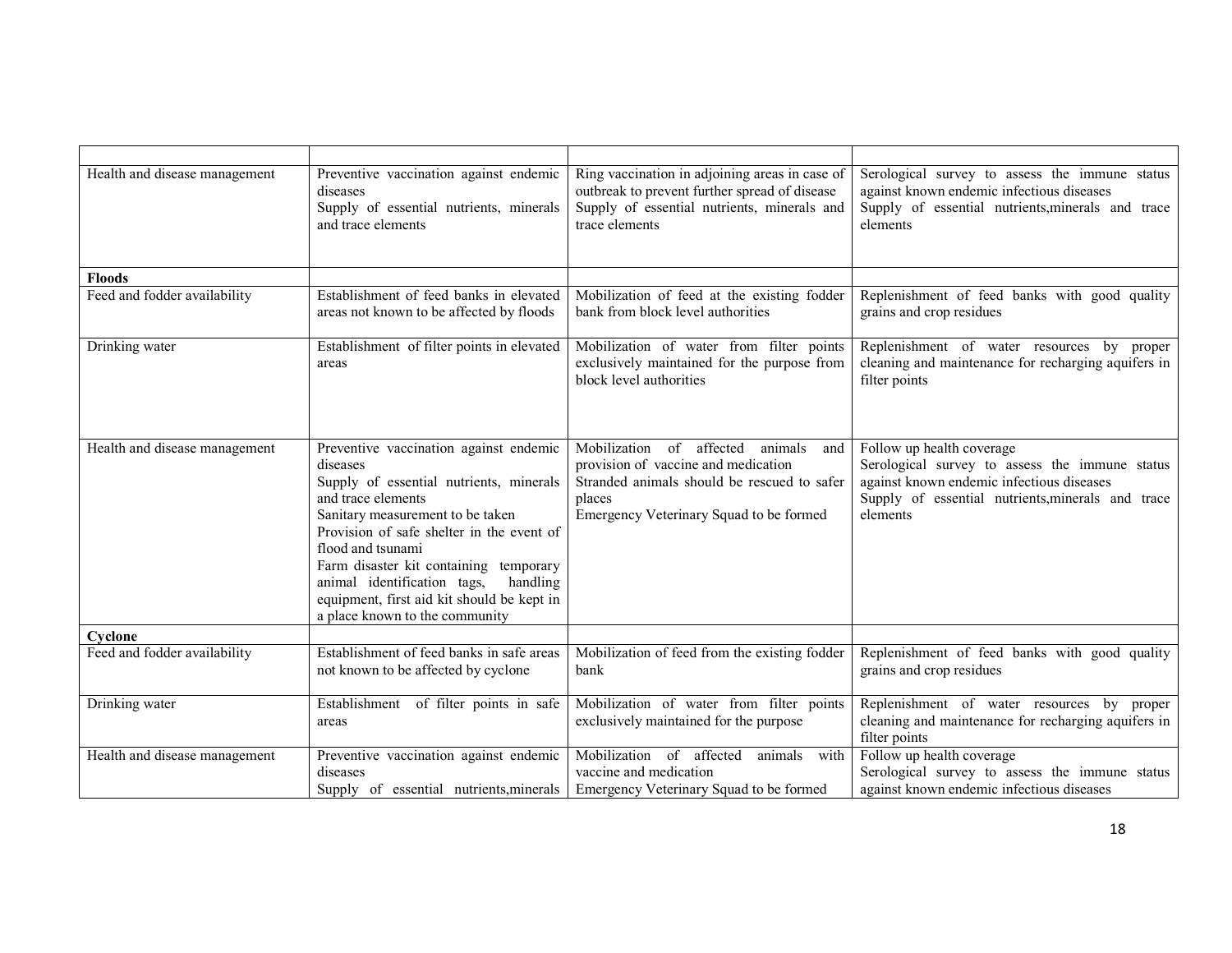|                               | and trace elements<br>Sanitary measurement to be taken<br>Provision of safe shelter<br>Farm disaster kit containing temporary<br>animal identification tags, handling<br>equipment, first aid kit should be kept in<br>a place known to the community | Supply of essential nutrients, minerals and trace<br>elements |
|-------------------------------|-------------------------------------------------------------------------------------------------------------------------------------------------------------------------------------------------------------------------------------------------------|---------------------------------------------------------------|
| Heat wave and cold wave       |                                                                                                                                                                                                                                                       |                                                               |
| Shelter/environ management    |                                                                                                                                                                                                                                                       |                                                               |
| Health and disease management |                                                                                                                                                                                                                                                       |                                                               |

### 2.5.2 Poultry

|                               |                                                                                                                                    |                                                                                                                                                                     |                                                                                                                                                               | Convergence/linkages with<br>ongoing programs, if any |  |  |  |
|-------------------------------|------------------------------------------------------------------------------------------------------------------------------------|---------------------------------------------------------------------------------------------------------------------------------------------------------------------|---------------------------------------------------------------------------------------------------------------------------------------------------------------|-------------------------------------------------------|--|--|--|
|                               |                                                                                                                                    | <b>Suggested contingency measures</b><br>During the event<br>After the event                                                                                        |                                                                                                                                                               |                                                       |  |  |  |
|                               | <b>Before the event</b>                                                                                                            |                                                                                                                                                                     |                                                                                                                                                               |                                                       |  |  |  |
| <b>Drought</b>                |                                                                                                                                    |                                                                                                                                                                     |                                                                                                                                                               |                                                       |  |  |  |
| Feed ingredients              | Establishment of grain/feed<br>banks at block levels                                                                               | Mobilization of feed resources from<br>block level                                                                                                                  | Replenishment of feed resources                                                                                                                               |                                                       |  |  |  |
| Drinking water                | Establishment of filter points<br>for supply of water                                                                              | Mobilization of water for drinking<br>from filter points                                                                                                            | Cleaning and desilting water bodies and<br>cleansing the filter points for aquifer<br>recharge                                                                |                                                       |  |  |  |
| Health and disease management | Preventive vaccination against<br>endemic diseases<br>of<br>essential<br>Supply<br>nutrients, minerals<br>and<br>trace<br>elements | Ring vaccination in adjoining areas in<br>case of outbreak to prevent further<br>spread of disease<br>Supply of essential nutrients, minerals<br>and trace elements | Serological survey to assess the immunity<br>against known endemic<br>infectious<br>diseases<br>Supply of essential nutrients, minerals<br>and trace elements |                                                       |  |  |  |
| <b>Floods</b>                 |                                                                                                                                    |                                                                                                                                                                     |                                                                                                                                                               |                                                       |  |  |  |
| Feed ingredients              | Establishment<br>of<br>feed<br>and<br>water banks in elevated areas<br>not known to be affected by<br>floods                       | Mobilization of feed from the existing<br>fodder bank                                                                                                               | Replenishment of feed banks with good<br>quality grains and crop residues                                                                                     |                                                       |  |  |  |
| Drinking water                | Establishment of filter points<br>in elevated areas                                                                                | Mobilization of water from filter<br>points exclusively maintained for the<br>purpose                                                                               | Replenishment of water resources by<br>proper cleaning and maintenance for<br>recharging aquifers in filter points                                            |                                                       |  |  |  |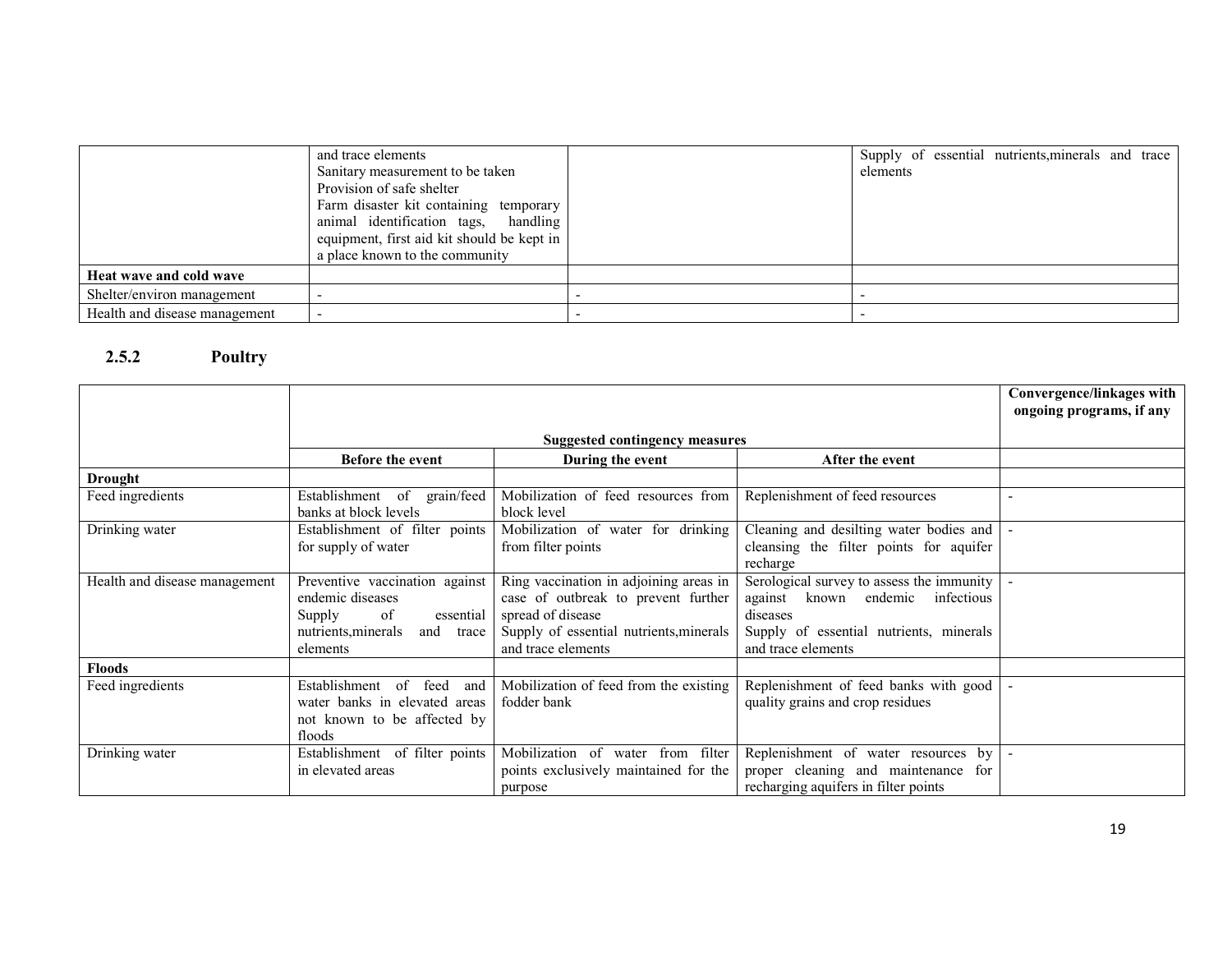| Health and disease management     | Preventive vaccination against<br>endemic diseases<br>Supply of essential minerals<br>and trace elements<br>Provision of temporary shelters<br>in safe areas in the event of<br>flood and tsunami<br>Sanitary measurement to be<br>taken | Mobilization of affected animals with<br>vaccine and medication<br>Emergency Veterinary Squad to be<br>formed | Follow up health coverage<br>Serological survey to assess the immune<br>status against known endemic infectious<br>diseases<br>Supply of essential nutrients, minerals<br>and trace elements |  |
|-----------------------------------|------------------------------------------------------------------------------------------------------------------------------------------------------------------------------------------------------------------------------------------|---------------------------------------------------------------------------------------------------------------|----------------------------------------------------------------------------------------------------------------------------------------------------------------------------------------------|--|
| Cyclone                           |                                                                                                                                                                                                                                          |                                                                                                               |                                                                                                                                                                                              |  |
| Shortage of feed ingredients      | Establishment of feed banks in<br>safe areas not known to be<br>affected by cyclone                                                                                                                                                      | Mobilization of feed from the existing<br>fodder bank                                                         | Replenishment of feed banks with good<br>quality grains and crop residues                                                                                                                    |  |
| Drinking water                    | Establishment of filter points<br>in safe areas                                                                                                                                                                                          | Mobilization of water from filter<br>points exclusively maintained for the<br>purpose                         | Replenishment of water resources by<br>proper cleaning and maintenance for<br>recharging aquifers in filter points                                                                           |  |
| Health and disease management     | Preventive vaccination against<br>endemic diseases<br>Supply of essential nutrients,<br>minerals and trace elements<br>Provision of temporary shelters<br>in high areas<br>Sanitary measurement to be<br>taken                           | Mobilization of affected animals with<br>vaccine and medication<br>Emergency Veterinary Squad to be<br>formed | Follow up health coverage<br>Serological survey to assess the immune<br>status against known endemic infectious<br>diseases<br>Supply of essential nutrients, minerals<br>and trace elements |  |
| Heat wave and cold wave           |                                                                                                                                                                                                                                          |                                                                                                               |                                                                                                                                                                                              |  |
| Shelter/environment<br>management |                                                                                                                                                                                                                                          |                                                                                                               |                                                                                                                                                                                              |  |
| Health and disease management     |                                                                                                                                                                                                                                          |                                                                                                               |                                                                                                                                                                                              |  |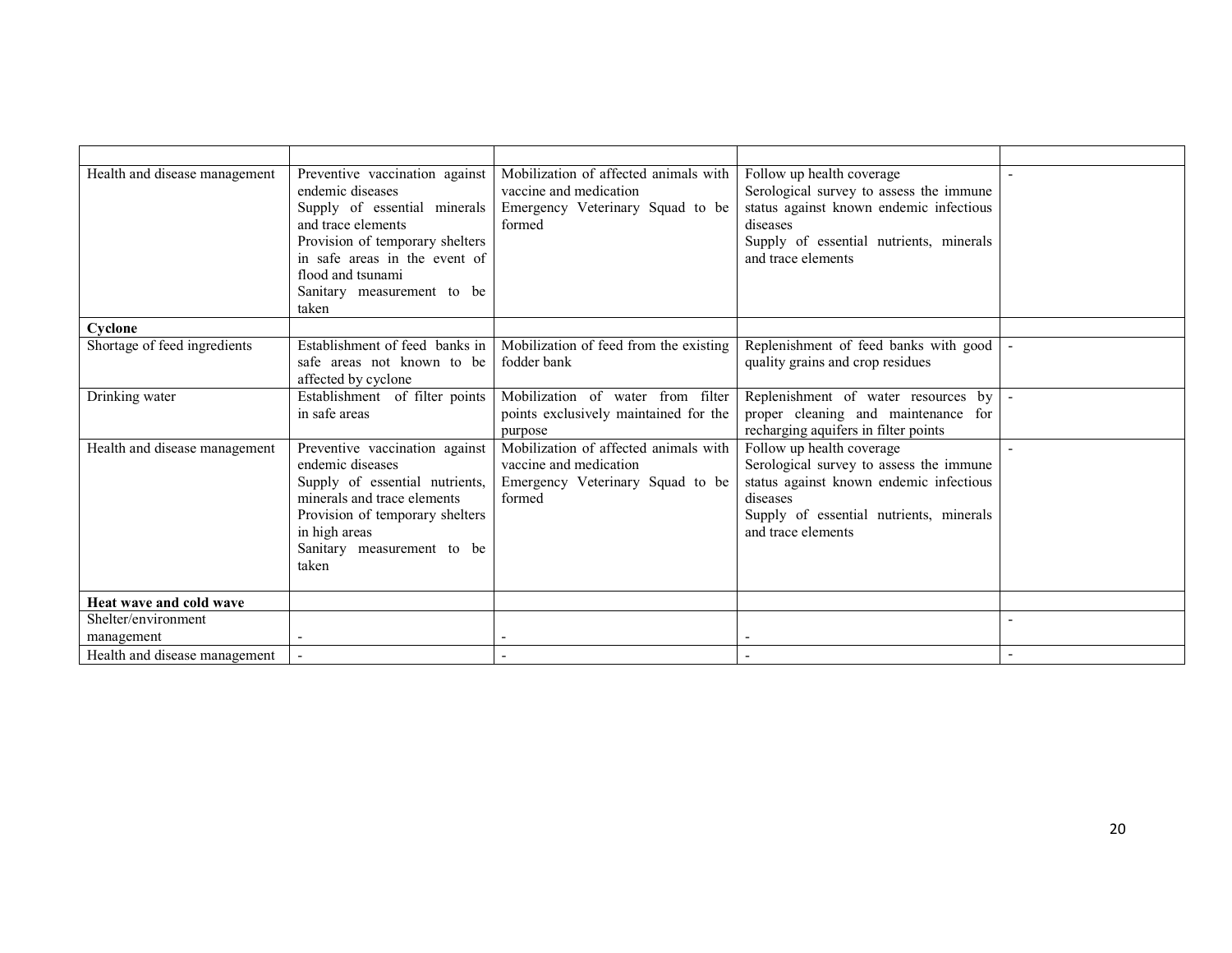### 2.5.3 Fisheries/ Aquaculture

|                                                            | <b>Suggested contingency measures</b> |                                            |                                                  |
|------------------------------------------------------------|---------------------------------------|--------------------------------------------|--------------------------------------------------|
|                                                            | <b>Before the event</b>               | During the event                           | After the event                                  |
| 1) Drought                                                 |                                       |                                            |                                                  |
| A. Capture                                                 |                                       |                                            |                                                  |
| Marine                                                     |                                       |                                            |                                                  |
| Inland                                                     |                                       |                                            |                                                  |
| (i) Shallow water depth due to                             |                                       |                                            |                                                  |
| insufficient rains/inflow                                  |                                       |                                            |                                                  |
| (ii) Changes in water quality                              |                                       |                                            |                                                  |
| <b>B.</b> Aquaculture                                      |                                       |                                            |                                                  |
| (i) Shallow water in ponds due to                          |                                       | Emergency harvest/Water supply from other  |                                                  |
| insufficient rains/inflow                                  | Safe disposal of the stock            | sources (bore well)                        | Pond drying till bottom cracking                 |
| (ii) Impact of salt load build up in ponds                 |                                       |                                            |                                                  |
| change in water quality                                    | Increase in salinity                  |                                            | Reclamation of soil                              |
| (iii) Any other                                            |                                       |                                            |                                                  |
| 2) Floods                                                  |                                       |                                            |                                                  |
| A. Capture                                                 |                                       |                                            |                                                  |
|                                                            |                                       | Safely return back to the shore/Staying in |                                                  |
| Marine                                                     | Prevention of fishing                 | cyclone shelter                            | Return to fishing                                |
| Inland                                                     |                                       |                                            |                                                  |
| (i) Average compensation paid due to<br>loss of human life |                                       |                                            |                                                  |
| (ii) No. of boats / nets/damaged                           |                                       |                                            |                                                  |
| (iii) No.of houses damaged                                 |                                       |                                            |                                                  |
| (iv) Loss of stock                                         |                                       |                                            |                                                  |
| (v) Changes in water quality                               |                                       |                                            |                                                  |
| (vi) Health and diseases                                   |                                       |                                            |                                                  |
|                                                            |                                       |                                            |                                                  |
| <b>B.</b> Aquaculture                                      |                                       |                                            |                                                  |
| (i) Inundation with flood water                            | Raising the bunds                     | Damage and loss                            | Strengthening the bunds                          |
| (ii) Water continuation and changes in<br>water quality    | <b>Emergency harvest</b>              |                                            | Water quality testing and corrective<br>measures |
| (iii) Health and diseases                                  |                                       |                                            |                                                  |
|                                                            | <b>Emergency harvest</b>              |                                            | Preparation of pond following sanitation         |